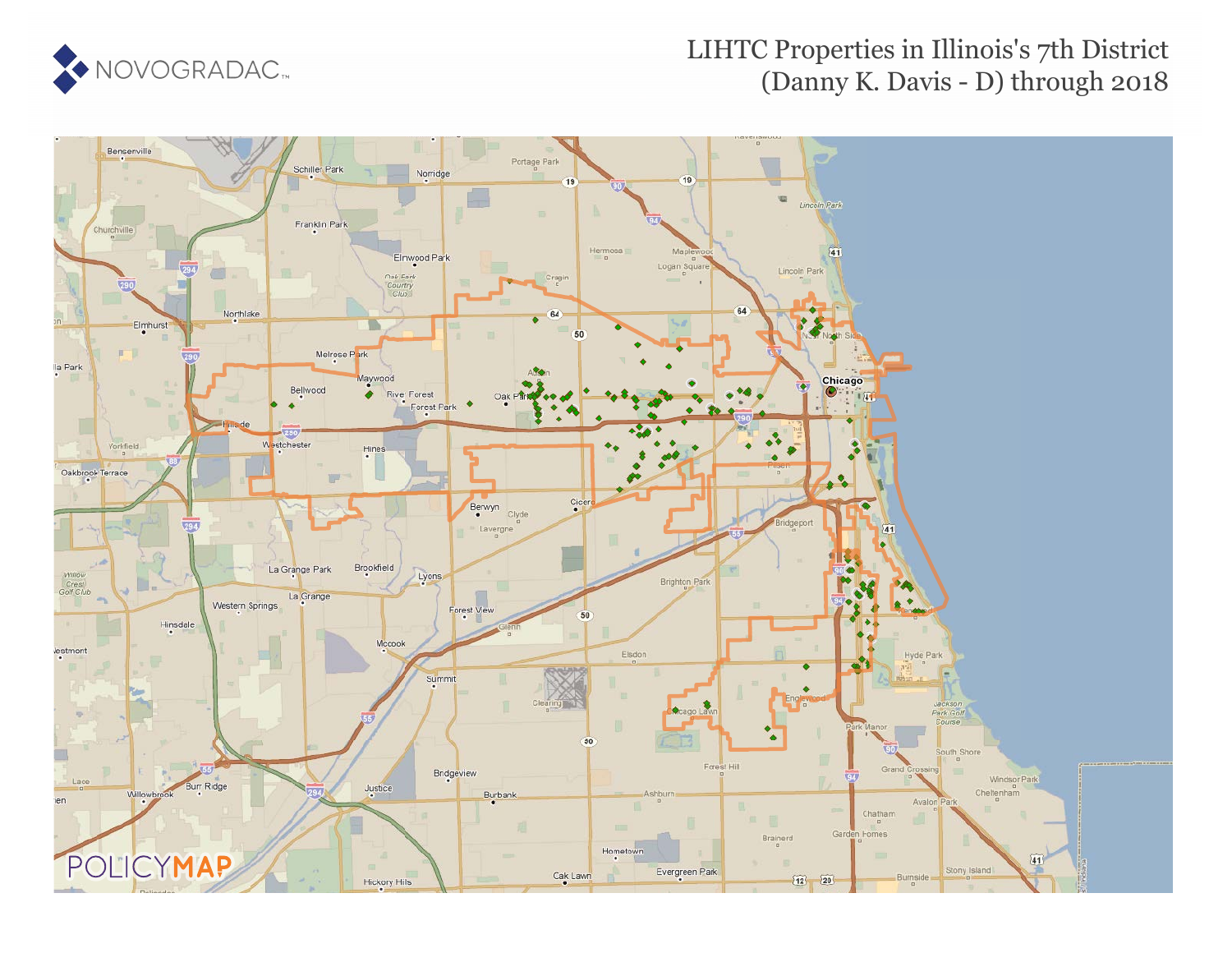| <b>Project Name</b>                      | <b>Address</b>                                  | <b>City</b>    | <b>State</b> | <b>Zip Code</b> | Nonprofit<br><b>Sponsor</b> | <b>Allocation</b><br><b>Year</b> | <b>Annual</b><br><b>Allocated</b><br><b>Amount</b> | <b>Year Placed</b><br>in Service | <b>Construction Type</b> | <b>Total</b><br><b>Units</b> | Low<br><b>Income</b><br><b>Units</b> | <b>Rent or</b><br><b>Income</b><br><b>Ceiling</b> | <b>Credit</b><br>Percentage        | Tax-<br><b>Exempt</b><br><b>Bond</b> | <b>HUD Multi-</b><br>Family<br><b>Financing/Rental</b><br><b>Assistance</b> |
|------------------------------------------|-------------------------------------------------|----------------|--------------|-----------------|-----------------------------|----------------------------------|----------------------------------------------------|----------------------------------|--------------------------|------------------------------|--------------------------------------|---------------------------------------------------|------------------------------------|--------------------------------------|-----------------------------------------------------------------------------|
| JACKSON TERRACE                          | $4900\,\mathrm{W}$ JACKSON BLVD CHICAGO         |                | IL           | 60644           | No                          | 1991                             | \$239,225                                          | 1992                             | Acquisition and Rehab 29 |                              | 29                                   | 60% AMGI                                          | $30\,\%$ present $\,$ No value     |                                      |                                                                             |
| CLOVER                                   | $3718$ S INDIANA $\,$ CHICAGO $\,$<br>AVE       |                | IL           | 60653           |                             | 1992                             | \$13,073                                           | 1992                             | Acquisition and Rehab 6  |                              | 6                                    |                                                   | Not<br>Indicated                   |                                      |                                                                             |
| <b>CLOVER</b>                            | 3714 S INDIANA CHICAGO<br>AVE                   |                | $\rm IL$     | 60653           |                             | 1992                             | \$39,187                                           | 1992                             | Acquisition and Rehab 6  |                              | $6\phantom{.0}$                      |                                                   | Not<br>Indicated                   |                                      |                                                                             |
| CENTRAL PINE PLACE<br>П                  | 238 N PINE AVE CHICAGO                          |                | $\rm IL$     | 60644           |                             | 1992                             | \$126,500                                          | 1993                             | Acquisition and Rehab 68 |                              | 48                                   |                                                   | Not<br>Indicated                   |                                      |                                                                             |
| <b>GREENWOOD COURT</b><br>$\mbox{APT}$   | 4443 S<br><b>GREENWOOD</b><br>AVE               | <b>CHICAGO</b> | IL           | 60653           |                             | 1991                             | \$209,592                                          | 1993                             | Acquisition and Rehab 48 |                              | 48                                   |                                                   | Not<br>Indicated                   |                                      |                                                                             |
| WASHINGTON/LOREL<br>APTS                 | 5313 W<br>WASHINGTON CHICAGO<br><b>BLVD</b>     |                | IL           | 60644           |                             | 1992                             | \$36,212                                           | 1993                             | Acquisition and Rehab 19 |                              | 19                                   |                                                   | Not<br>Indicated                   |                                      |                                                                             |
| <b>SOUTH KING DRIVE</b><br><b>APTS</b>   | 4240 S KING DR CHICAGO                          |                | IL           | 60653           | No                          | 1991                             | \$20,000                                           | 1993                             | Acquisition and Rehab 8  |                              | $8\phantom{.}$                       | 60% AMGI                                          | $30\%$ present No<br>value         |                                      |                                                                             |
| <b>GRAND BOULEVARD</b><br><b>TOWERS</b>  | 4257 S KING DR CHICAGO                          |                | IL           | 60653           | No                          | 1993                             | \$207,037                                          | 1993                             | Acquisition and Rehab 30 |                              | 30                                   | 60% AMGI                                          | 70 % present $\,$ No $\,$<br>value |                                      |                                                                             |
| NEW LIFE ASSOC                           | 4300 W W END<br>AVE                             | CHICAGO        | IL           | 60624           | No                          | 1992                             | \$170,345                                          | 1993                             | <b>New Construction</b>  | 39                           | 39                                   | 60% AMGI                                          | $30\,\%$ present $\,$ No value     |                                      |                                                                             |
| PRAIRIE VIEW APTS I<br>(BELLWOOD)        | 3324 GEORGINA $_{\rm{BELL WOOD}}$<br>${\rm LN}$ |                | IL           | 60104           | $\rm\thinspace No$          | 1992                             | \$266,680                                          | 1993                             | <b>New Construction</b>  | 48                           | 48                                   | 60% AMGI                                          | $70\,\% \,present \over value$     |                                      |                                                                             |
| <b>41ST &amp; ELLIS APTS</b>             | <b>4119 S ELLIS</b><br>AVE                      | CHICAGO        | IL           | 60653           |                             | 1992                             | \$190,000                                          | 1994                             | Acquisition and Rehab 23 |                              | 23                                   |                                                   | Not<br>Indicated                   |                                      |                                                                             |
| KOLIN COURTS APTS                        | $4321\,\mathrm{W}$ ROOSEVELT RD CHICAGO         |                | IL           | 60624           | $\mathbf {No}$              | 1992                             | \$72,020                                           | 1994                             | Acquisition and Rehab 21 |                              | $21\,$                               | 60% AMGI                                          | $70\,\%$ present $\,$ No value     |                                      |                                                                             |
| EAST GARFIELD PARK 3540 W<br>$\rm II$ LP | <b>MONROE ST</b>                                | <b>CHICAGO</b> | IL           | 60624           | $\rm \bf No$                | 1992                             | \$168,900                                          | 1994                             | Acquisition and Rehab 42 |                              | 42                                   | 60% AMGI                                          | $30\,\%$ present $\,$ No value     |                                      |                                                                             |

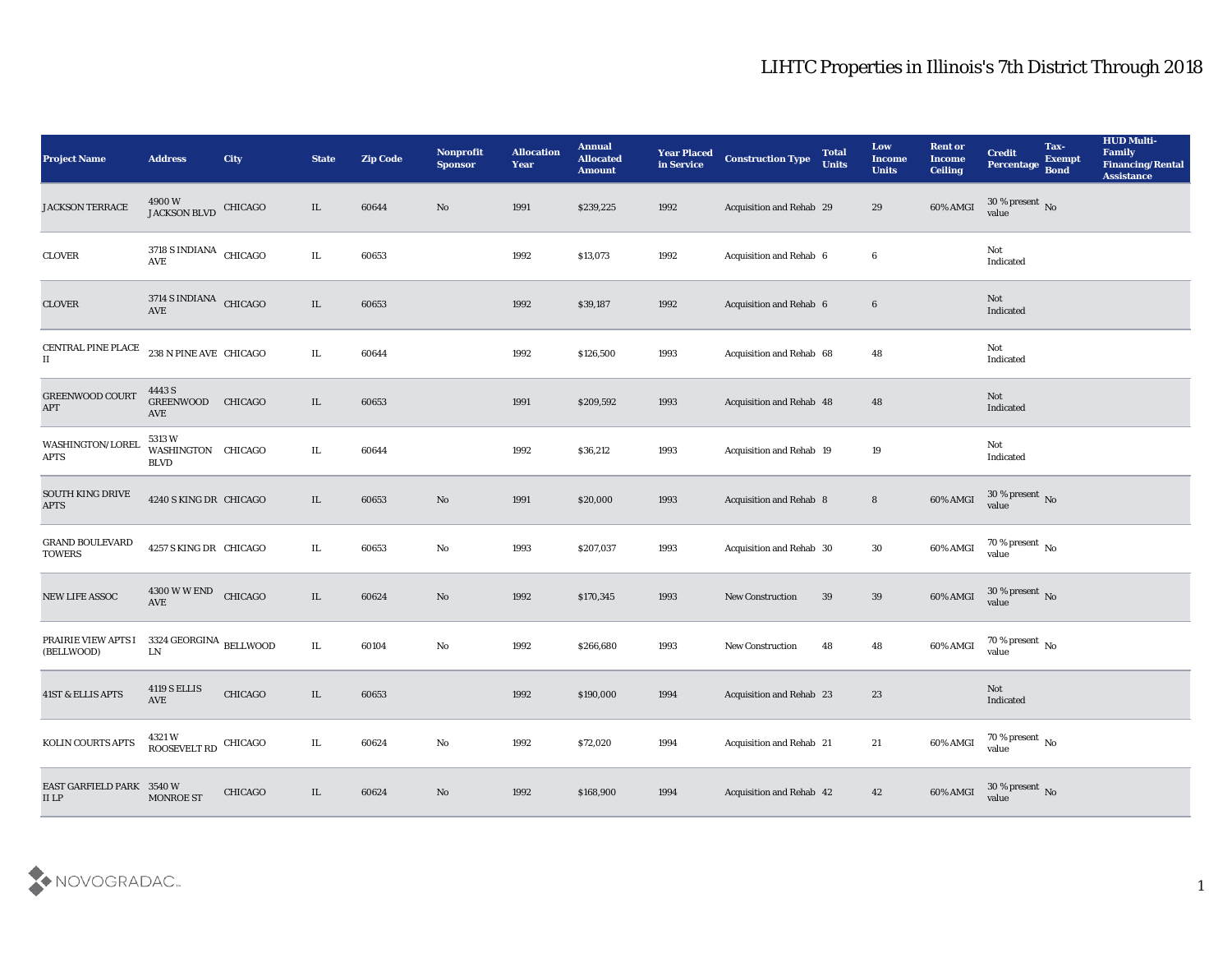| <b>Project Name</b>                                       | <b>Address</b>                                              | <b>City</b>    | <b>State</b> | <b>Zip Code</b> | Nonprofit<br><b>Sponsor</b> | <b>Allocation</b><br><b>Year</b> | <b>Annual</b><br><b>Allocated</b><br><b>Amount</b> | <b>Year Placed</b><br>in Service | <b>Construction Type</b>        | <b>Total</b><br><b>Units</b> | Low<br><b>Income</b><br><b>Units</b> | <b>Rent or</b><br><b>Income</b><br><b>Ceiling</b> | <b>Credit</b><br><b>Percentage</b>             | Tax-<br><b>Exempt</b><br><b>Bond</b> | <b>HUD Multi-</b><br>Family<br><b>Financing/Rental</b><br><b>Assistance</b> |
|-----------------------------------------------------------|-------------------------------------------------------------|----------------|--------------|-----------------|-----------------------------|----------------------------------|----------------------------------------------------|----------------------------------|---------------------------------|------------------------------|--------------------------------------|---------------------------------------------------|------------------------------------------------|--------------------------------------|-----------------------------------------------------------------------------|
| KING/ESSEX APTS                                           | 5300 S KING DR CHICAGO                                      |                | IL           | 60615           |                             | 1994                             | \$462,887                                          | 1995                             | Acquisition and Rehab 83        |                              | 83                                   |                                                   | 70 % present $\,$ No $\,$<br>value             |                                      |                                                                             |
| <b>PARK APTS</b>                                          | $220\,\mathrm{E}\,\mathrm{GARFIELD}$ CHICAGO<br><b>BLVD</b> |                | IL           | 60615           |                             | 1994                             | \$363,264                                          | 1995                             | Acquisition and Rehab 120       |                              | 120                                  |                                                   | 70 % present No<br>value                       |                                      |                                                                             |
| PRAIRIE VIEW APTS II 3936 GEORGINA BELLWOOD<br>(BELLWOOD) | ${\rm LN}$                                                  |                | IL           | 60104           | No                          | 1994                             | \$264,487                                          | 1995                             | <b>New Construction</b>         | 36                           | 36                                   | 60% AMGI                                          | 70 % present $\,$ No $\,$<br>value             |                                      |                                                                             |
| JADE GARDENS APTS                                         | 300 W CERMAK CHICAGO<br>RD                                  |                | IL           | 60616           | No                          | 1995                             | \$507,935                                          | 1996                             | <b>New Construction</b>         | 72                           | 72                                   | 60% AMGI                                          | <b>Both 30%</b><br>and 70%<br>present value    | No                                   |                                                                             |
| <b>LAWNDALE</b><br><b>RESTORATION</b>                     | 3100 W<br>$\operatorname{DOUGLAS}$ BLVD                     | CHICAGO        | IL           | 60623           |                             | 1994                             | \$2,935,387                                        | 1996                             | <b>Not Indicated</b>            | 1240                         | 1240                                 |                                                   | $30\,\%$ present $\,$ Yes value                |                                      |                                                                             |
| PRESENTATION APTS                                         | 801 S<br>SPRINGFIELD<br>AVE                                 | <b>CHICAGO</b> | IL           | 60624           |                             | 1995                             | \$132,381                                          | 1996                             | <b>Acquisition and Rehab 16</b> |                              | 16                                   |                                                   | $70\,\%$ present $\,$ No value                 |                                      |                                                                             |
| MIDWEST ATHLETIC<br><b>CLUB APTS</b>                      | 6 N HAMLIN<br><b>BLVD</b>                                   | CHICAGO        | IL.          | 60624           | No                          | 1994                             | \$600,000                                          | 1996                             | Acquisition and Rehab 276       |                              | 276                                  | 60% AMGI                                          | <b>Both 30%</b><br>and 70%<br>present value    | No                                   |                                                                             |
| <b>MAPLE POINT APTS</b><br>(CORNERSTONE<br>HOUSE)         | 150 W MAPLE ST CHICAGO                                      |                | IL           | 60610           | No                          | 1994                             | \$3,312,663                                        | 1996                             | <b>New Construction</b>         | 342                          | 342                                  | 60% AMGI                                          | $70\%$ present No<br>value                     |                                      |                                                                             |
| PINE CENTRAL                                              | 557 N PINE AVE CHICAGO                                      |                | IL           | 60644           | No                          | 1995                             | \$396,770                                          | 1997                             | Acquisition and Rehab 78        |                              | 78                                   | 60% AMGI                                          | <b>Both 30%</b><br>and 70%<br>present value    | No                                   |                                                                             |
| <b>KEELER APTS</b>                                        | 1251 S KEELER<br>$\operatorname{AVE}$                       | CHICAGO        | IL           | 60623           | Yes                         | 1997                             | \$262,439                                          | 1998                             | Acquisition and Rehab 32        |                              | 32                                   | 60% AMGI                                          | <b>Both 30%</b><br>and 70%<br>present value    | No                                   |                                                                             |
| <b>SOUTH LOOP APTS</b>                                    | 1521 S WABASH CHICAGO<br>AVE                                |                | IL           | 60605           | Yes                         | 1997                             | \$550,000                                          | 2000                             | <b>New Construction</b>         | 207                          | 207                                  | 50% AMGI                                          | 70 % present $\,$ No $\,$<br>value             |                                      | No                                                                          |
| <b>EVERGREEN</b><br><b>SEDGWICK</b>                       | 414 W GOETHE<br><b>ST</b>                                   | CHICAGO        | IL           | 60610           | $\rm\, No$                  | 2001                             | \$268,864                                          | 2001                             | Acquisition and Rehab 84        |                              | 81                                   | 60% AMGI                                          | <b>Both 30%</b><br>and $70\%$<br>present value | No                                   |                                                                             |
| GOODELL PLACE APTS 617 S SIXTH AVE MAYWOOD                |                                                             |                | IL           | 60153           | Yes                         | 1999                             | \$215,030                                          | 2001                             | New Construction                | 22                           | 22                                   | 60% AMGI                                          | <b>Both 30%</b><br>and 70%<br>present value    | $\mathbf{N}\mathbf{o}$               |                                                                             |

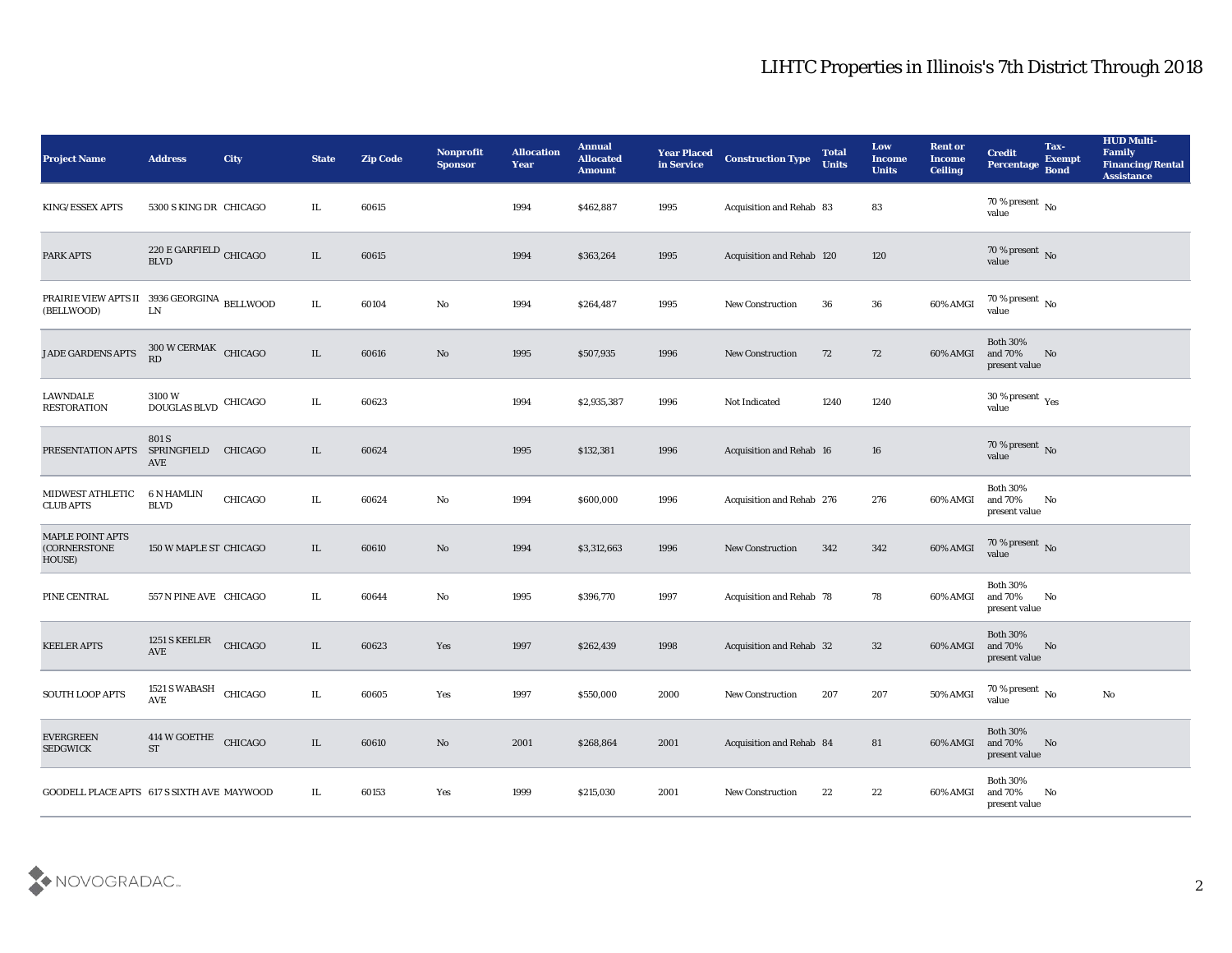| <b>Project Name</b>                      | <b>Address</b>                                                  | <b>City</b>    | <b>State</b> | <b>Zip Code</b> | Nonprofit<br><b>Sponsor</b> | <b>Allocation</b><br><b>Year</b> | <b>Annual</b><br><b>Allocated</b><br><b>Amount</b> | <b>Year Placed<br/>in Service</b> | <b>Construction Type</b>        | <b>Total</b><br><b>Units</b> | Low<br><b>Income</b><br><b>Units</b> | <b>Rent or</b><br><b>Income</b><br><b>Ceiling</b> | <b>Credit</b><br>Percentage                 | Tax-<br><b>Exempt</b><br><b>Bond</b> | <b>HUD Multi-</b><br>Family<br><b>Financing/Rental</b><br><b>Assistance</b> |
|------------------------------------------|-----------------------------------------------------------------|----------------|--------------|-----------------|-----------------------------|----------------------------------|----------------------------------------------------|-----------------------------------|---------------------------------|------------------------------|--------------------------------------|---------------------------------------------------|---------------------------------------------|--------------------------------------|-----------------------------------------------------------------------------|
| <b>NORTH TOWN</b><br><b>VILLAGE</b>      | 1311 N HALSTED CHICAGO<br><b>ST</b>                             |                | IL           | 60642           | No                          | 1999                             | \$910,000                                          | 2001                              | <b>New Construction</b>         | 116                          | 78                                   | 60% AMGI                                          | <b>Both 30%</b><br>and 70%<br>present value | No                                   |                                                                             |
| <b>RUSH-BARTON</b>                       | 1245 S WOOD ST CHICAGO                                          |                | IL           | 60608           | No                          | 1999                             | \$580,691                                          | 2001                              | <b>New Construction</b>         | 139                          | 139                                  |                                                   | <b>Both 30%</b><br>and 70%<br>present value | No                                   |                                                                             |
| <b>SHEBA PLACE</b>                       | $3239\ \mathrm{W}$ WARREN BLVD                                  | CHICAGO        | IL           | 60624           | Yes                         | 2000                             | \$293,787                                          | 2002                              | Acquisition and Rehab 24        |                              | 24                                   | 60% AMGI                                          | <b>Both 30%</b><br>and 70%<br>present value | No                                   |                                                                             |
| HEARTS UNITED APTS<br>PHASE III          | 400 E 41ST ST                                                   | <b>CHICAGO</b> | $\rm IL$     | 60653           | Yes                         | 2001                             | \$779,409                                          | 2003                              | <b>New Construction</b>         | 53                           | 47                                   | 60% AMGI                                          | <b>Both 30%</b><br>and 70%<br>present value | No                                   |                                                                             |
| <b>FOUNTAIN</b>                          | $3719\,\mathrm{W}$ DOUGLAS BLVD                                 | CHICAGO        | IL           | 60623           | Yes                         | 2006                             | \$0                                                | 2008                              | Acquisition and Rehab 48        |                              | 48                                   | 50% AMGI                                          | $70\,\%$ present $\,$ Yes value             |                                      | Yes                                                                         |
| <b>LAWNDALE BOND</b>                     | 3225 W<br>DOUGLAS BLVD CHICAGO                                  |                | IL           | 60623-1750      |                             | Insufficient<br>Data             | $\$0$                                              | 2008                              | Not Indicated                   | 170                          | 143                                  |                                                   | Not<br>Indicated                            |                                      |                                                                             |
| NTV2                                     | $709\,\mathrm{W}$ BLACKHAWK ST $\overline{\phantom{a}}$ CHICAGO |                | IL           | 60610-1170      |                             | Insufficient<br>Data             | $\boldsymbol{\mathsf{S}}\boldsymbol{\mathsf{O}}$   | 2008                              | Not Indicated                   | 24                           | 12                                   |                                                   | Not<br>Indicated                            |                                      |                                                                             |
| PARK BOULEVARD 1B                        | 16 W 36TH ST                                                    | CHICAGO        | IL           | 60609           |                             | Insufficient<br>Data             | $\$0$                                              | 2008                              | <b>New Construction</b>         | $\bf{0}$                     | $\bf{0}$                             | 60% AMGI                                          | Not<br>Indicated                            |                                      |                                                                             |
| PARKSIDE 9                               | 545 W DIVISION CHICAGO<br><b>ST</b>                             |                | IL           | 60610-1877      |                             | Insufficient<br>Data             | $\$0$                                              | 2008                              | Not Indicated                   | 222                          | 88                                   |                                                   | Not<br>Indicated                            |                                      |                                                                             |
| COLEMAN PLACE AT<br>LEGENDS SOUTH - 8141 | 223 E 41ST ST                                                   | CHICAGO        | IL           | 60653-2605      |                             | Insufficient<br>Data             | $\$0$                                              | 2008                              | Not Indicated                   | 72                           | 58                                   | 60% AMGI                                          | Not<br>Indicated                            |                                      |                                                                             |
| SPAULDING +<br><b>TRUMBULL</b>           | 1310<br><b>SPAULDING</b>                                        | CHICAGO        | IL.          | 11111           | Yes                         | 2008                             | \$578,184                                          | 2008                              | <b>Acquisition and Rehab 25</b> |                              | 25                                   | 50% AMGI                                          | 30 % present No<br>value                    |                                      | Yes                                                                         |
| <b>RENANSSA</b>                          | 3123 W<br>DOUGLAS BLVD CHICAGO                                  |                | $\rm IL$     | 60623           | Yes                         | 2007                             | \$0                                                | 2009                              | Acquisition and Rehab 54        |                              | 54                                   | 50% AMGI                                          | $30\,\%$ present $\,$ No value              |                                      | ${\bf No}$                                                                  |
| <b>COLEMAN PLACE</b>                     | 116 E 43RD ST                                                   | <b>CHICAGO</b> | IL           | 60653           | $\rm\thinspace No$          | 2007                             | \$2,625,000                                        | 2009                              | New Construction                | 118                          | 95                                   | 60% AMGI                                          | $70\,\%$ present $\,$ No value              |                                      | $\rm\thinspace No$                                                          |

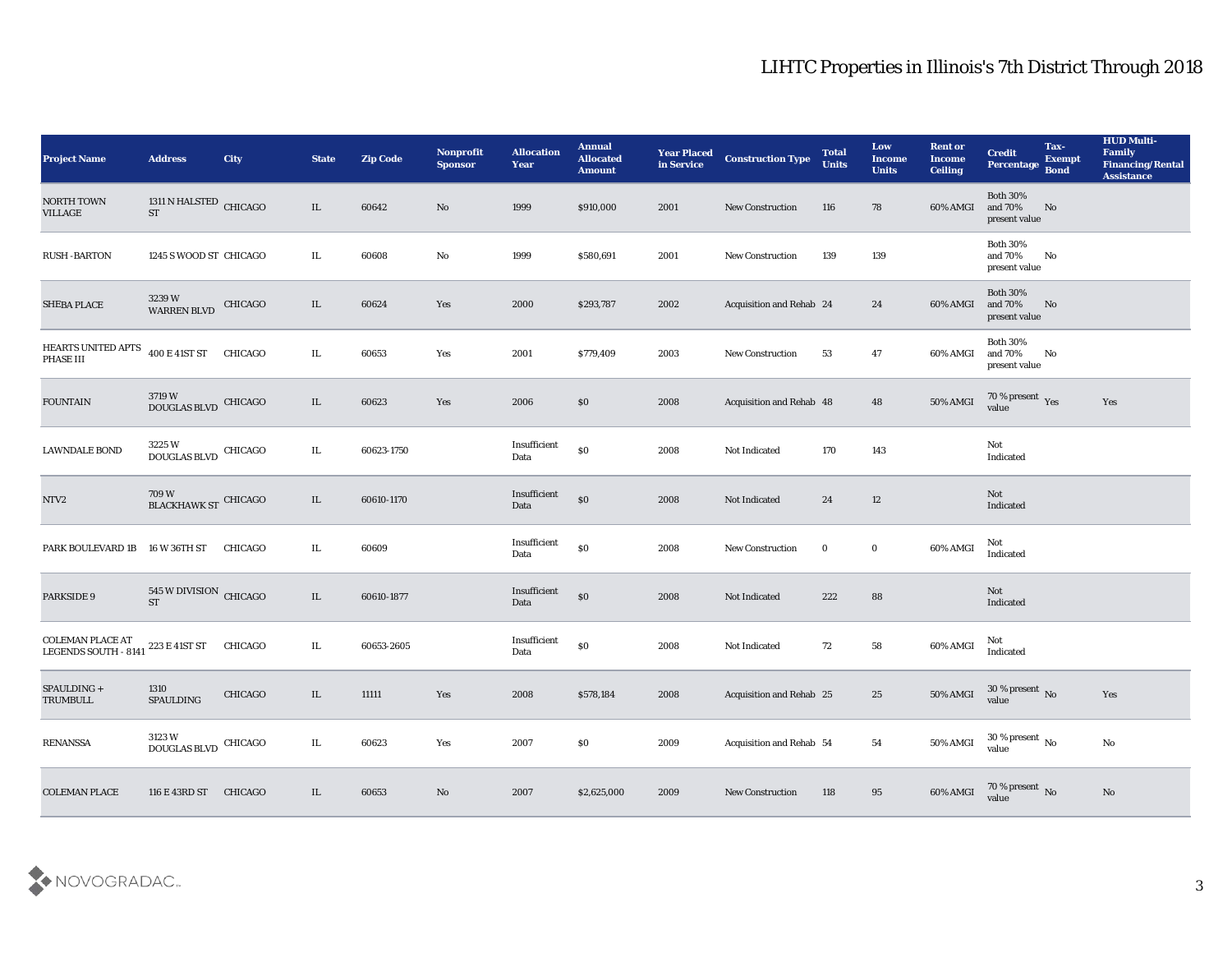| <b>Project Name</b>                                                              | <b>Address</b>                    | City           | <b>State</b> | <b>Zip Code</b> | Nonprofit<br><b>Sponsor</b> | <b>Allocation</b><br><b>Year</b> | <b>Annual</b><br><b>Allocated</b><br><b>Amount</b> | <b>Year Placed</b><br>in Service | <b>Construction Type</b> | <b>Total</b><br><b>Units</b> | Low<br><b>Income</b><br><b>Units</b> | <b>Rent or</b><br><b>Income</b><br><b>Ceiling</b> | <b>Credit</b><br>Percentage Bond       | Tax-<br><b>Exempt</b> | <b>HUD Multi-</b><br>Family<br><b>Financing/Rental</b><br><b>Assistance</b> |
|----------------------------------------------------------------------------------|-----------------------------------|----------------|--------------|-----------------|-----------------------------|----------------------------------|----------------------------------------------------|----------------------------------|--------------------------|------------------------------|--------------------------------------|---------------------------------------------------|----------------------------------------|-----------------------|-----------------------------------------------------------------------------|
| $\texttt{G+}\texttt{A}$ SENIOR<br><b>RESIDENCE AT</b><br><b>EASTGATE VILLAGE</b> | 300 E 26TH ST CHICAGO             |                | IL           | 60616           | No                          | 2009                             | $\$0$                                              | 2009                             | <b>New Construction</b>  | 118                          | 105                                  |                                                   | $70\,\%$ present $\,$ No $\,$<br>value |                       | No                                                                          |
| SPRING GROVE APTS                                                                | $4554$ S DREXEL CHICAGO BLVD      |                | IL           | 60653           |                             | 2010                             | \$11,774,874                                       | 2011                             | Not Indicated            | 99                           | 99                                   |                                                   | Not<br>Indicated                       |                       |                                                                             |
| PARK<br>DOUGLAS/OGDEN<br><b>NORTH</b>                                            | 1254 S<br>FAIRFIELD AVE CHICAGO   |                | IL           | 60608           | Yes                         | 2010                             | \$2,743,365                                        | 2011                             | <b>New Construction</b>  | 137                          | 109                                  | 60% AMGI                                          | $70\,\%$ present $\,$ No value         |                       | No                                                                          |
| <b>SAVOY SQUARE</b>                                                              | 4448 S STATE ST CHICAGO           |                | IL           | 60609           | No                          | 2009                             | \$3,862,000                                        | 2011                             | <b>New Construction</b>  | 138                          | 110                                  | 60% AMGI                                          | $70\,\%$ present $\,$ No value         |                       | No                                                                          |
| EAST LAKE/WEST END $\,$ 2425 W ADAMS $\,$ CHICAGO $\,$<br>$\scriptstyle\rm II$   |                                   |                | IL           | 60612           | No                          | 2010                             | \$0                                                | 2011                             | <b>New Construction</b>  | 112                          | 98                                   |                                                   | 60% AMGI TCEP only No                  |                       | Yes                                                                         |
| PARK BLVD IIA                                                                    | 3622 S STATE ST CHICAGO           |                | IL           | 60609           |                             | Insufficient<br>Data             | \$0                                                | 2012                             | <b>New Construction</b>  | 128                          | 99                                   |                                                   | Not<br>Indicated                       |                       | Yes                                                                         |
| LAKEFRONT PHASE II 1140 E 42ND PL CHICAGO                                        |                                   |                | IL           | 60653           | No                          | 2011                             | \$0                                                | 2013                             | <b>New Construction</b>  | 6                            | $\overline{\mathbf{4}}$              | 60% AMGI                                          | $70\,\%$ present $\,$ No value         |                       | $\rm\, No$                                                                  |
| LAKEFRONT PHASE II                                                               | 4130 S<br><b>OAKENWALD</b>        | <b>CHICAGO</b> | IL           | 60653           | No                          | 2011                             | \$0                                                | 2013                             | <b>New Construction</b>  | 21                           | 16                                   | 60% AMGI                                          | $70\%$ present No<br>value             |                       | No                                                                          |
| LAKEFRONT PHASE II                                                               | <b>4131 S LAKE</b><br><b>PARK</b> | CHICAGO        | IL           | 60653           | No                          | 2011                             | \$0                                                | 2013                             | <b>New Construction</b>  | 6                            | $5\phantom{.0}$                      | 60% AMGI                                          | $70\,\%$ present $\,$ No value         |                       | $\rm\, No$                                                                  |
| LAKEFRONT PHASE II 1060 E. 41ST ST CHICAGO                                       |                                   |                | IL           | 60653           | No                          | 2011                             | \$0                                                | 2013                             | <b>New Construction</b>  | 81                           | 55                                   | 60% AMGI                                          | $70\,\%$ present $\,$ No value         |                       | $\rm\thinspace No$                                                          |
| LAKEFRONT PHASE II                                                               | 4143 S LAKE<br><b>PARK</b>        | CHICAGO        | IL.          | 60653           | No                          | 2011                             | $\$0$                                              | 2013                             | <b>New Construction</b>  | 18                           | 13                                   | 60% AMGI                                          | 70 % present $\,$ No $\,$<br>value     |                       | No                                                                          |
| HOPE MANOR II<br><b>APARTMENTS</b>                                               | 6002 S<br><b>HALSTED ST</b>       | CHICAGO        | IL           | 60621           | Yes                         | 2014                             | $\$0$                                              | 2014                             | New Construction         | 73                           | $73\,$                               |                                                   | Not<br>Indicated                       | $\rm \bf No$          | Yes                                                                         |
| <b>HARVEST HOMES</b>                                                             | 3542-40W.<br><b>FIFTH AVE</b>     | CHICAGO        | IL           | 60624           | $\mathbf {No}$              | Insufficient<br>Data             | $\boldsymbol{\mathsf{S}}\boldsymbol{\mathsf{0}}$   | 2016                             | <b>New Construction</b>  | 36                           | ${\bf 36}$                           | 60% AMGI                                          | Not<br>Indicated                       |                       | $\mathbf {No}$                                                              |

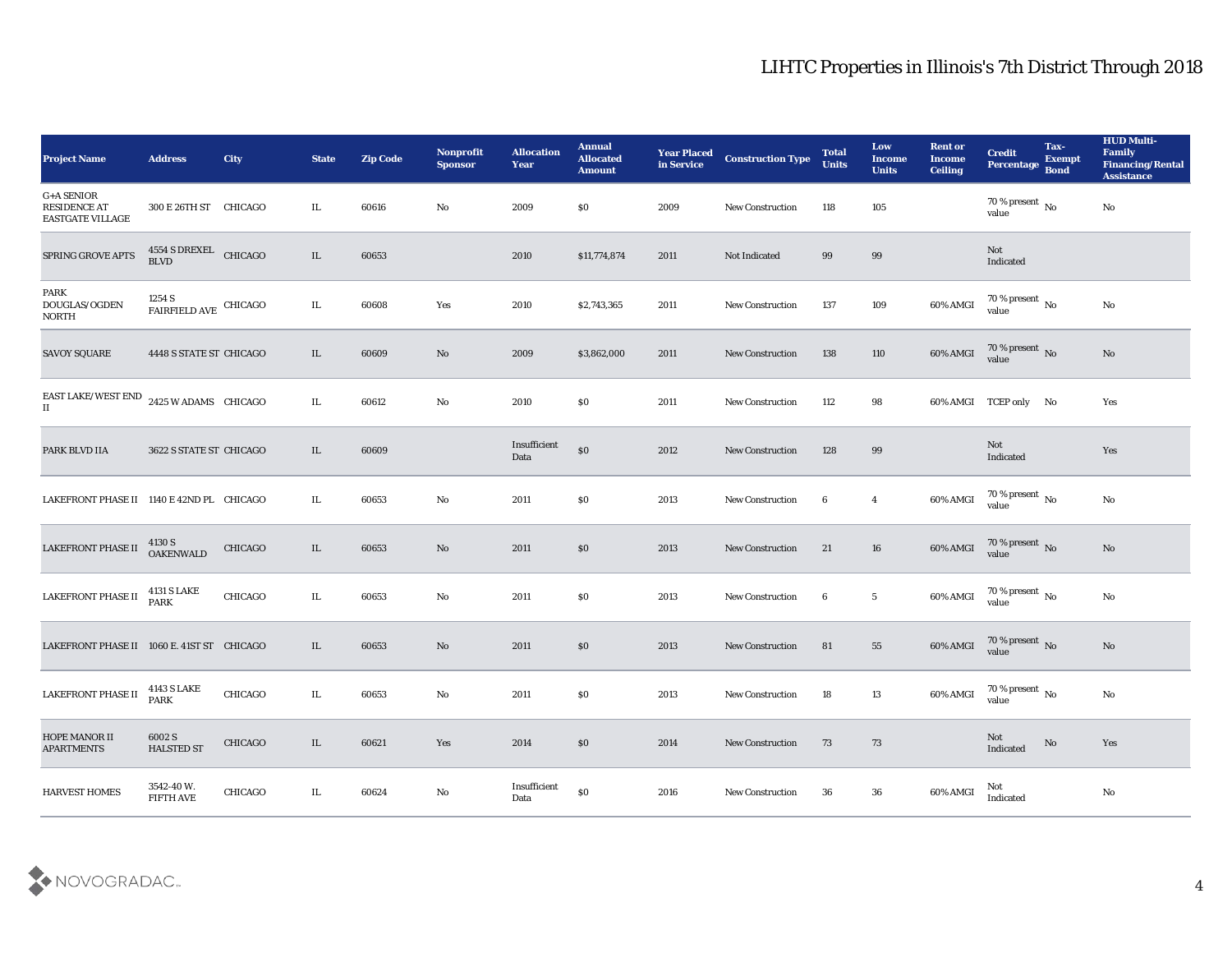| <b>Project Name</b>                               | <b>Address</b>                                | City           | <b>State</b> | <b>Zip Code</b> | Nonprofit<br><b>Sponsor</b> | <b>Allocation</b><br><b>Year</b> | <b>Annual</b><br><b>Allocated</b><br><b>Amount</b> | <b>Year Placed</b><br>in Service | <b>Construction Type</b> | <b>Total</b><br><b>Units</b> | Low<br><b>Income</b><br><b>Units</b> | <b>Rent or</b><br><b>Income</b><br><b>Ceiling</b> | <b>Credit</b><br>Percentage  | Tax-<br><b>Exempt</b><br><b>Bond</b> | <b>HUD Multi-</b><br>Family<br><b>Financing/Rental</b><br><b>Assistance</b> |
|---------------------------------------------------|-----------------------------------------------|----------------|--------------|-----------------|-----------------------------|----------------------------------|----------------------------------------------------|----------------------------------|--------------------------|------------------------------|--------------------------------------|---------------------------------------------------|------------------------------|--------------------------------------|-----------------------------------------------------------------------------|
| PARKSIDE IIB                                      | $459\,\rm{W}$ DIVISION $\,$ CHICAGO ST        |                | IL           | 60610-1789      |                             | Insufficient<br>Data             | $\$0$                                              | 2016                             | Not Indicated            | 106                          | 63                                   |                                                   | Not<br>Indicated             |                                      |                                                                             |
| <b>SANKOFA HOUSE</b>                              | 3824 W 16TH ST CHICAGO                        |                | IL           | 60623           | No                          | Insufficient<br>Data             | \$4,760,552                                        | Insufficient<br>Data             | New Construction         | 58                           | 58                                   | 60% AMGI                                          | $70$ % present $\,$ No value |                                      |                                                                             |
| <b>LAWNDALE PLAZA</b>                             | $3158\ \rm{W}$ ROOSEVELT RD $\,$ CHICAGO $\,$ |                | IL           | 60612           |                             | 2010                             | \$2,840,062                                        | Insufficient<br>Data             | Not Indicated            | 198                          | 198                                  |                                                   | <b>TCEP</b> only             |                                      |                                                                             |
| PARKVIEW TOWERS<br><b>APTS</b>                    | 5110 S KING DR CHICAGO                        |                | IL           | 60615           |                             | 2008                             | \$1,010,628                                        | Insufficient<br>Data             | Not Indicated            | 102                          | 102                                  |                                                   | <b>TCEP</b> only             |                                      |                                                                             |
| <b>BRANCH OF HOPE</b>                             | 5600 S<br><b>HALSTED ST</b>                   | <b>CHICAGO</b> | IL           | 60621           |                             | 2010                             | \$8,597,950                                        | Insufficient<br>Data             | Not Indicated            | 100                          | 100                                  |                                                   | Not<br>Indicated             |                                      |                                                                             |
| 520 SOUTH FIFTH<br><b>AVENUE</b>                  | 520 S FIFTH<br>AVE                            | <b>MAYWOOD</b> | IL           | 60153           |                             | 1987                             | \$24,354                                           | 1987                             | Not Indicated            | $\mathbf{1}$                 | $\overline{1}$                       |                                                   | Not<br>Indicated             |                                      |                                                                             |
| AUSTIN RENAISSANCE WASHINGTON CHICAGO             | 5113W<br><b>BLVD</b>                          |                | IL           | 60644           |                             | 1987                             | \$99,644                                           | 1987                             | Not Indicated            | 71                           | 71                                   |                                                   | Not<br>Indicated             |                                      |                                                                             |
| HICA<br><b>REDEVELOPMENT</b>                      | 5042W<br>WASHINGTON CHICAGO<br><b>BLVD</b>    |                | IL           | 60644           |                             | 1988                             | \$217,990                                          | 1988                             | Not Indicated            | 120                          | 120                                  |                                                   | Not<br>Indicated             |                                      |                                                                             |
| LAVERGNE COURTS                                   | 4938 W QUINCY CHICAGO<br><b>ST</b>            |                | IL           | 60644           |                             | 1988                             | \$1,015,508                                        | 1988                             | Not Indicated            | 158                          | 158                                  |                                                   | Not<br>Indicated             |                                      |                                                                             |
| WASHINGTON COURTS $4938$ W QUINCY CHICAGO<br>APTS | ${\cal S}{\cal T}$                            |                | IL           | 60644           |                             | 1988                             | \$138,693                                          | 1988                             | Not Indicated            | 22                           | 22                                   |                                                   | Not<br>Indicated             |                                      |                                                                             |
| <b>WHITMORE APTS</b>                              | 421 S CENTRAL CHICAGO<br>$\operatorname{AVE}$ |                | IL           | 60644           |                             | 1988                             | \$246,560                                          | 1988                             | Not Indicated            | 54                           | 54                                   |                                                   | Not<br>Indicated             |                                      |                                                                             |
| 301-11 S CENTRAL<br>PARK                          | 301 S CENTRAL CHICAGO<br>AVE                  |                | $\rm IL$     | 60644           |                             | 1989                             | \$47,747                                           | 1989                             | Not Indicated            | 23                           | $\bf 23$                             |                                                   | Not<br>Indicated             |                                      |                                                                             |
| 3502-08 W VAN BUREN                               | $3502$ W VAN BUREN ST                         | CHICAGO        | IL           | 60624           |                             | 1989                             | \$25,070                                           | 1989                             | Not Indicated            | 13                           | 13                                   |                                                   | <b>Not</b><br>Indicated      |                                      |                                                                             |

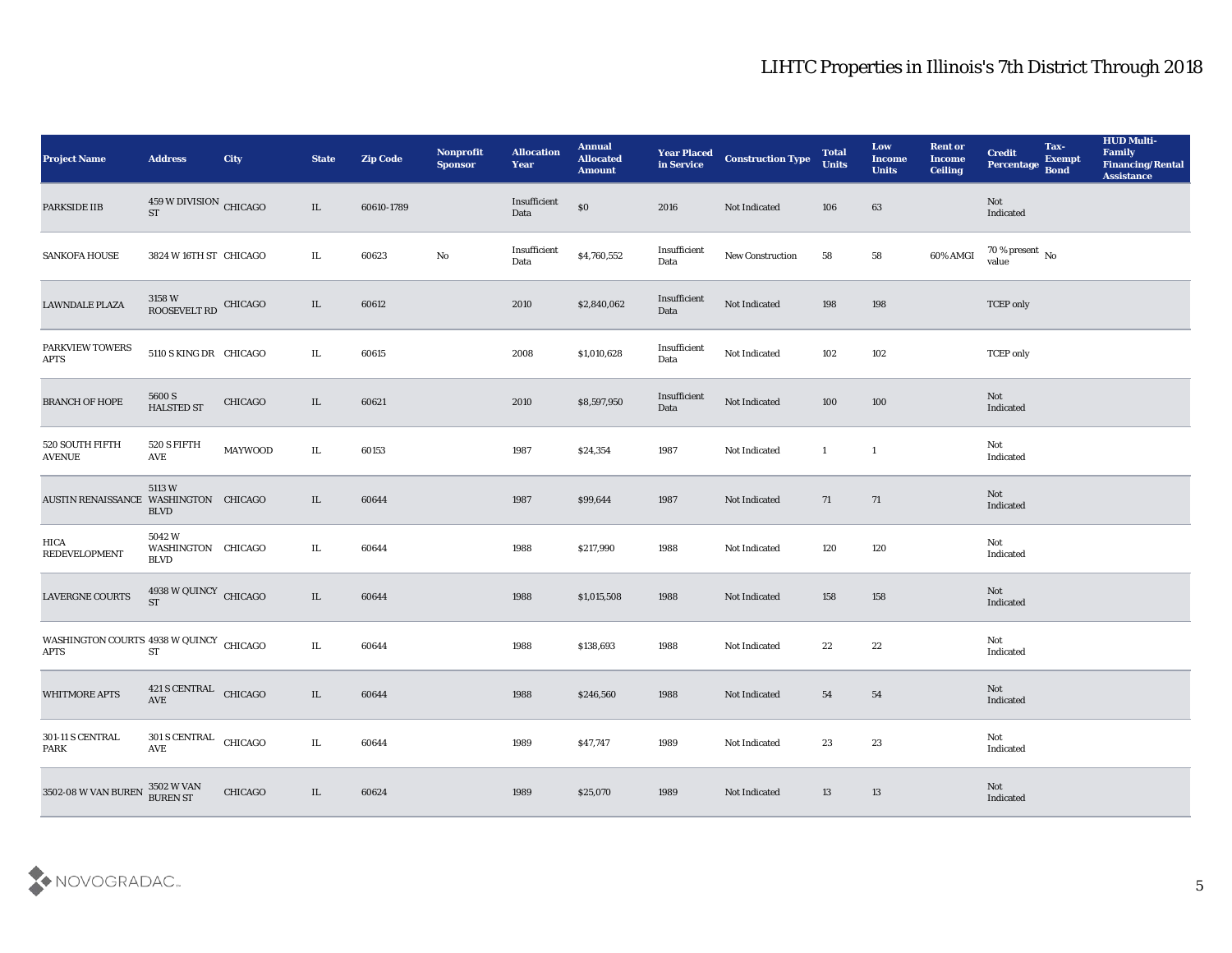| <b>Project Name</b>                                                          | <b>Address</b>                                    | <b>City</b> | <b>State</b> | <b>Zip Code</b> | <b>Nonprofit</b><br><b>Sponsor</b> | <b>Allocation</b><br><b>Year</b> | <b>Annual</b><br><b>Allocated</b><br><b>Amount</b> | <b>Year Placed</b><br>in Service | <b>Construction Type</b>        | <b>Total</b><br><b>Units</b> | Low<br><b>Income</b><br><b>Units</b> | <b>Rent or</b><br><b>Income</b><br><b>Ceiling</b> | <b>Credit</b><br>Percentage                 | Tax-<br><b>Exempt</b><br><b>Bond</b> | <b>HUD Multi-</b><br>Family<br><b>Financing/Rental</b><br><b>Assistance</b> |
|------------------------------------------------------------------------------|---------------------------------------------------|-------------|--------------|-----------------|------------------------------------|----------------------------------|----------------------------------------------------|----------------------------------|---------------------------------|------------------------------|--------------------------------------|---------------------------------------------------|---------------------------------------------|--------------------------------------|-----------------------------------------------------------------------------|
| <b>BOULEVARD</b><br><b>COMMONS II</b>                                        | 149 N CENTRAL CHICAGO<br>$\operatorname{AVE}$     |             | IL           | 60644           |                                    | 1989                             | \$104,195                                          | 1989                             | Not Indicated                   | 19                           | 19                                   |                                                   | Not<br>Indicated                            |                                      |                                                                             |
| <b>BOULEVARD</b><br><b>COMMONS IIA</b>                                       | 151 S CENTRAL<br>AVE                              | CHICAGO     | IL           | 60644           |                                    | 1989                             | \$219,048                                          | 1989                             | Not Indicated                   | 42                           | 42                                   |                                                   | Not<br>Indicated                            |                                      |                                                                             |
| COLUMBUS PARK APTS $\frac{\text{301 S} \text{ CENTRAL}}{\text{AVE}}$ CHICAGO |                                                   |             | IL           | 60644           |                                    | 1989                             | \$63,136                                           | 1989                             | Not Indicated                   | 39                           | 39                                   |                                                   | Not<br>Indicated                            |                                      |                                                                             |
| <b>46TH &amp; VINCENNES</b>                                                  | 444 E 46TH ST CHICAGO                             |             | IL           | 60653           | $\rm\thinspace No$                 | 1990                             | \$149,644                                          | 1990                             | Acquisition and Rehab 28        |                              | 28                                   | 60% AMGI                                          | $70\,\%$ present $\,$ No value              |                                      |                                                                             |
| 4750-58 MICHIGAN                                                             | 4650 S<br>MICHIGAN AVE CHICAGO                    |             | IL           | 60653           |                                    | 1991                             | \$10,889                                           | 1991                             | Acquisition and Rehab 25        |                              | 25                                   |                                                   | Not<br>Indicated                            |                                      |                                                                             |
| <b>45TH &amp; VINCENNES</b><br><b>APTS LP</b>                                | 4520 S<br><b>VINCENNES</b><br>AVE                 | CHICAGO     | IL           | 60653           | No                                 | 1991                             | \$141,547                                          | 1992                             | Acquisition and Rehab 18        |                              | 18                                   | 60% AMGI                                          | $70\,\%$ present $\,$ No value              |                                      |                                                                             |
| ADAMS LOCKWOOD<br><b>APTS</b>                                                | 5300 W ADAMS CHICAGO<br><b>ST</b>                 |             | IL.          | 60644           |                                    | 1992                             | \$7,928                                            | 1992                             | Acquisition and Rehab 12        |                              | 12                                   |                                                   | Not<br>Indicated                            |                                      |                                                                             |
| <b>CENTRAL PINE</b>                                                          | <b>315 S CENTRAL</b><br>AVE                       | CHICAGO     | IL           | 60644           |                                    | 1992                             | \$53,964                                           | 1992                             | <b>Acquisition and Rehab 31</b> |                              | 22                                   |                                                   | Not<br>Indicated                            |                                      |                                                                             |
| LAKE PARK CRESCENT-<br>PHASE I RENTAL                                        | 1061 E 41ST PL CHICAGO                            |             | $\rm IL$     | 60653           | $\rm\thinspace No$                 | 2002                             | \$1,787,194                                        | 2004                             | <b>New Construction</b>         | 148                          | 148                                  | 60% AMGI                                          | <b>Both 30%</b><br>and 70%<br>present value | No                                   |                                                                             |
| ROOSEVELT SQUARE I                                                           | $1222\ \mathrm{W}$ ROOSEVELT RD $\,$ CHICAGO $\,$ |             | IL           | 60608           | No                                 | 2003                             | \$3,619,955                                        | 2005                             | <b>New Construction</b>         | 28                           | 31                                   | 60% AMGI                                          | <b>Both 30%</b><br>and 70%<br>present value | No                                   | No                                                                          |
| <b>LIBERTY SQUARE</b>                                                        | 711 S<br>INDEPENDENC CHICAGO<br>E BLVD            |             | IL.          | 60624           | Yes                                | 2003                             | \$976,105                                          | 2005                             | <b>New Construction</b>         | 57                           | 57                                   | 60% AMGI                                          | 70 % present $\,$ No $\,$<br>value          |                                      |                                                                             |
| MAHALIA PLACE OF<br><b>LEGENDS SOUTH</b>                                     | 116 E 43RD ST CHICAGO                             |             | $\rm IL$     | 60653           | $\rm\thinspace No$                 | 2003                             | \$2,158,458                                        | 2005                             | New Construction                | 110                          | 110                                  | 60% AMGI                                          | $70\,\%$ present $\,$ No value              |                                      |                                                                             |
| ROOSEVELT PLACE                                                              | $1401\,\mathrm{W}$ ROOSEVELT RD CHICAGO           |             | IL           | 60608           | ${\bf No}$                         | 2003                             | \$9,016,755                                        | 2006                             | New Construction                | 68                           | 61                                   | 60% AMGI                                          | $70\,\%$ present $\,$ No value              |                                      |                                                                             |

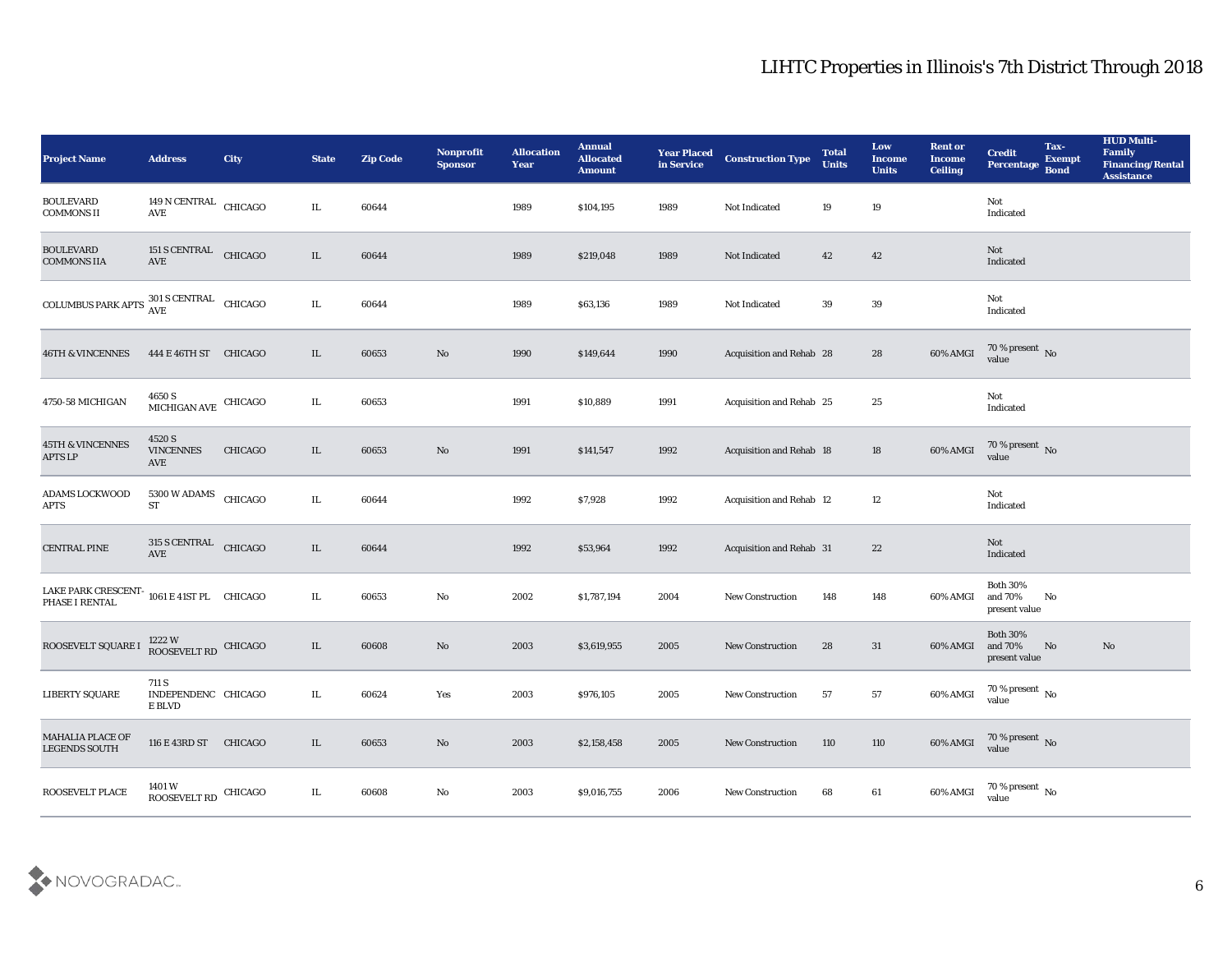| <b>Project Name</b>                                                     | <b>Address</b>                       | City    | <b>State</b> | <b>Zip Code</b> | Nonprofit<br><b>Sponsor</b> | <b>Allocation</b><br><b>Year</b> | <b>Annual</b><br><b>Allocated</b><br><b>Amount</b> | <b>Year Placed</b><br>in Service | <b>Construction Type</b>  | <b>Total</b><br><b>Units</b> | Low<br><b>Income</b><br><b>Units</b> | <b>Rent or</b><br><b>Income</b><br><b>Ceiling</b> | <b>Credit</b><br>Percentage                 | Tax-<br><b>Exempt</b><br><b>Bond</b> | <b>HUD Multi-</b><br>Family<br><b>Financing/Rental</b><br><b>Assistance</b> |
|-------------------------------------------------------------------------|--------------------------------------|---------|--------------|-----------------|-----------------------------|----------------------------------|----------------------------------------------------|----------------------------------|---------------------------|------------------------------|--------------------------------------|---------------------------------------------------|---------------------------------------------|--------------------------------------|-----------------------------------------------------------------------------|
| OASIS SENIOR LIVING WASHINGTON CHICAGO                                  | 3833W<br><b>BLVD</b>                 |         | IL           | 60624           | Yes                         | 2005                             | \$604,567                                          | 2006                             | Acquisition and Rehab 217 |                              | 217                                  | 60% AMGI                                          | $30\,\%$ present $\,$ Yes value             |                                      |                                                                             |
| <b>AMALGAMATED</b><br><b>SENIOR RESIDENCES</b>                          | <b>1504 W VAN</b><br><b>BUREN ST</b> | CHICAGO | IL           | 60607           | No                          | 2006                             | \$512,514                                          | 2007                             | Acquisition and Rehab 124 |                              | 123                                  | 60% AMGI                                          | <b>Both 30%</b><br>and 70%<br>present value | No                                   |                                                                             |
| ROBERT TAYLOR<br><b>HOMES A-1</b>                                       | 116 E 43RD ST                        | CHICAGO | IL           | 60653           | No                          | 2004                             | \$1,500,000                                        | 2007                             | <b>New Construction</b>   | 182                          | 151                                  | $60\%$ AMGI                                       | $70\,\%$ present $\,$ No value              |                                      |                                                                             |
| ROOSEVELT SQUARE II 1007 S THROOP CHICAGO                               |                                      |         | IL           | 60608           | No                          | 2006                             | \$1,500,000                                        | 2008                             | <b>New Construction</b>   | 45                           | 45                                   | $60\%$ AMGI                                       | $70\,\%$ present $\,$ No value              |                                      | $\rm\thinspace No$                                                          |
| <b>WESTHAVEN PARK</b><br><b>APTS IIB</b>                                | 122 N WOOD ST CHICAGO                |         | IL           | 60612           | No                          | 2006                             | \$1,500,000                                        | 2008                             | <b>New Construction</b>   | 127                          | 97                                   | 60% AMGI                                          | $70\,\%$ present $\,$ No value              |                                      | No                                                                          |
| <b>COPPIN HOUSE</b>                                                     | 333 E 55TH PL                        | CHICAGO | IL           | 60637           | No                          | 2005                             | \$6,740,512                                        | 2008                             | <b>New Construction</b>   | 54                           | 54                                   | <b>50% AMGI</b>                                   | $70\,\%$ present $\,$ No value              |                                      |                                                                             |
| <b>G&amp;A SENIOR</b><br><b>RESIDENCE AT</b><br><b>EASTGATE VILLAGE</b> | 300 E 26TH ST CHICAGO                |         | IL           | 60616           | No                          | 2006                             | \$1,718,679                                        | 2009                             | <b>New Construction</b>   | 118                          | 117                                  | 60% AMGI                                          | 70 % present No<br>value                    |                                      | No                                                                          |
| <b>ROBERT TAYLOR</b><br>HOMES C-2                                       | 4200 S PRAIRIE CHICAGO<br>AVE        |         | IL.          | 60653           | No                          | 2006                             | \$750,000                                          | 2009                             | <b>New Construction</b>   | 118                          | 95                                   | 60% AMGI                                          | 70 % present $\,$ No $\,$<br>value          |                                      |                                                                             |
| <b>WESTHAVEN PARK</b><br><b>APTS IIC</b>                                | 1910 W<br><b>MAYPOLE AVE</b>         | CHICAGO | IL           | 60612           | No                          | 2007                             | \$2,155,000                                        | 2011                             | <b>New Construction</b>   | 92                           | 74                                   | <b>50% AMGI</b>                                   | $70\,\%$ present $\,$ No value              |                                      | $\rm\thinspace No$                                                          |
| MARTIN LUTHER KING $\,$ 3800 W 16TH ST $\,$ CHICAGO $\,$<br><b>APTS</b> |                                      |         | IL           | 60623           | No                          | 2008                             | \$975,000                                          | 2011                             | <b>New Construction</b>   | 45                           | 45                                   | $60\%$ AMGI                                       | $70\,\%$ present $\,$ No value              |                                      |                                                                             |
| INDEPENDENCE APTS INDEPENDENC CHICAGO                                   | 925 S<br>E BLVD                      |         | IL.          | 60624           |                             | 2009                             | \$695,672                                          | 2011                             | Not Indicated             | 42                           | 33                                   |                                                   | Not<br>Indicated                            |                                      |                                                                             |
| HOPE MANOR APTS                                                         | 3453 W<br>MADISON ST                 | CHICAGO | IL           | 60624           |                             | 2009                             | \$1,303,413                                        | 2011                             | Not Indicated             | 50                           | 50                                   |                                                   | Not<br>Indicated                            |                                      |                                                                             |
| WEST END PHASE II                                                       | 2425 W ADAMS<br><b>ST</b>            | CHICAGO | IL           | 60612           | $\rm\thinspace No$          | 2007                             | \$2,215,173                                        | 2011                             | <b>New Construction</b>   | 112                          | $\bf{98}$                            | 60% AMGI                                          | $30\,\%$ present $\,$ No value              |                                      | Yes                                                                         |

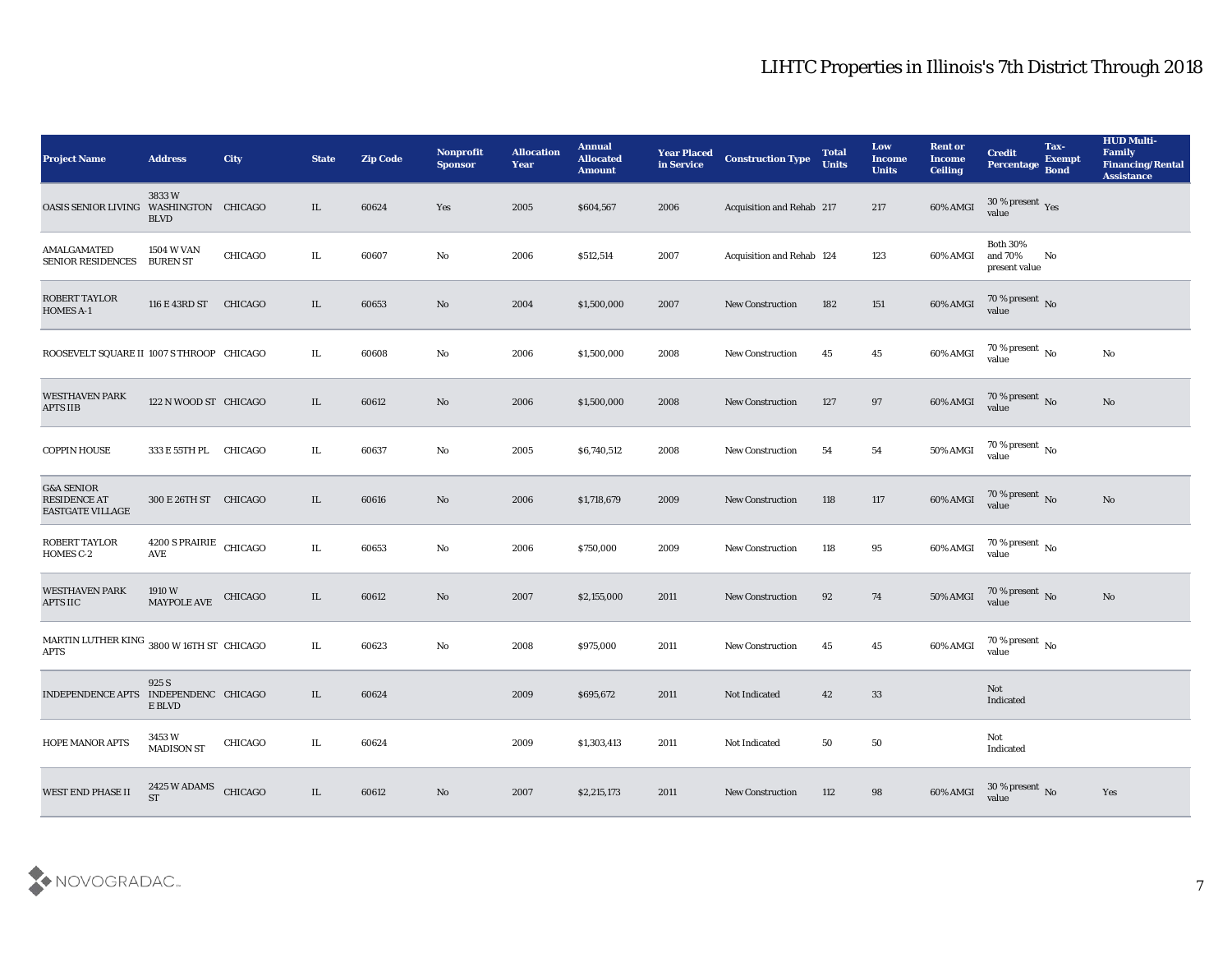| <b>Project Name</b>                                 | <b>Address</b>                                 | <b>City</b>     | <b>State</b> | <b>Zip Code</b> | Nonprofit<br><b>Sponsor</b> | <b>Allocation</b><br><b>Year</b> | <b>Annual</b><br><b>Allocated</b><br><b>Amount</b> | <b>Year Placed</b><br>in Service | <b>Construction Type</b>                                                          | <b>Total</b><br><b>Units</b> | Low<br><b>Income</b><br><b>Units</b> | <b>Rent or</b><br><b>Income</b><br><b>Ceiling</b> | <b>Credit</b><br>Percentage Bond            | Tax-<br><b>Exempt</b> | <b>HUD Multi-</b><br>Family<br><b>Financing/Rental</b><br><b>Assistance</b> |
|-----------------------------------------------------|------------------------------------------------|-----------------|--------------|-----------------|-----------------------------|----------------------------------|----------------------------------------------------|----------------------------------|-----------------------------------------------------------------------------------|------------------------------|--------------------------------------|---------------------------------------------------|---------------------------------------------|-----------------------|-----------------------------------------------------------------------------|
| <b>VICEROY HOUSING</b><br><b>APTS</b>               | 1519 W WARREN $\,$ CHICAGO $\,$<br><b>BLVD</b> |                 | IL.          | 60607           |                             | 2010                             | \$1,352,409                                        | 2012                             | Not Indicated                                                                     | 89                           | 89                                   |                                                   | Not<br>Indicated                            |                       |                                                                             |
| <b>RANDOLPH TOWER</b><br><b>CITY APTS</b>           | 188 W<br>RANDOLPH ST                           | CHICAGO         | IL           | 60601           |                             | 2010                             | \$10,000,000                                       | 2012                             | Not Indicated                                                                     | 312                          | 63                                   |                                                   | Not<br>Indicated                            |                       |                                                                             |
| PAUL G STEWART IV A 400 E 41ST ST                   |                                                | CHICAGO         | IL           | 60653           | No                          | 2008                             | \$2,296,188                                        | 2012                             | Both New Construction 66<br>and $\ensuremath{\mathrm{A}}/\ensuremath{\mathrm{R}}$ |                              | 66                                   |                                                   | <b>Both 30%</b><br>and 70%<br>present value | No                    | Yes                                                                         |
| <b>ST STEPHENS</b><br><b>TERRACE APTS</b>           | 2333W<br><b>JACKSON BLVD</b>                   | <b>CHICAGO</b>  | IL           | 60612           |                             | 2011                             | \$1,744,000                                        | 2013                             | Not Indicated                                                                     | 247                          | 221                                  |                                                   | Not<br>Indicated                            |                       |                                                                             |
| EVERGREEN TOWER I CLEVELAND                         | 1353 N<br>AVE                                  | CHICAGO         | IL           | 60610           |                             | 2013                             | \$686,221                                          | 2014                             | Not Indicated                                                                     | 102                          | 102                                  |                                                   | Not<br>Indicated                            |                       |                                                                             |
| LAKE STREET STUDIOS 727 W LAKE ST CHICAGO           |                                                |                 | IL           | 60661           |                             | 2012                             | \$1,132,118                                        | 2014                             | Not Indicated                                                                     | 61                           | 61                                   |                                                   | Not<br>Indicated                            |                       |                                                                             |
| <b>GROVE APTS</b>                                   | 820 MADISON<br><b>ST</b>                       | <b>OAK PARK</b> | IL           | 60302           |                             | 2012                             | \$1,504,000                                        | 2014                             | Not Indicated                                                                     | 51                           | 51                                   |                                                   | Not<br>Indicated                            |                       |                                                                             |
| <b>ANATHOTH GARDENS</b>                             | 34 NORTH<br><b>KEELER AVE</b>                  | CHICAGO         | IL           | 60624           |                             | 2017                             | \$2,753,173                                        | 2018                             | Both New Construction 40<br>and $\ensuremath{\mathrm{A}}/\ensuremath{\mathrm{R}}$ |                              | 40                                   | 60% AMGI                                          | 30 % present<br>value                       |                       | Yes                                                                         |
| <b>BARBARA JEAN</b><br>WRIGHT COURT APTS MAXWELL ST | 1035 W                                         | CHICAGO         | IL           | 60608           |                             | Insufficient<br>Data             | $\$0$                                              | Insufficient<br>Data             | Not Indicated                                                                     | 47                           | $\bf{0}$                             |                                                   | Not<br>Indicated                            |                       |                                                                             |
| <b>GRAND BOULEVARD</b><br><b>RENAISSDANCE APTS</b>  | 4331 S KING DR CHICAGO                         |                 | IL           | 60653           |                             | Insufficient<br>Data             | $\$0$                                              | Insufficient<br>Data             | Not Indicated                                                                     | 30                           | $\bf{0}$                             |                                                   | Not<br>Indicated                            |                       |                                                                             |
| JACKSON SQUARE                                      | 2424 W GLADYS CHICAGO<br>AVE                   |                 | IL.          | 60612           |                             | Insufficient<br>Data             | $\$0$                                              | Insufficient<br>Data             | Not Indicated                                                                     | 92                           | $\bf{0}$                             |                                                   | Not<br>Indicated                            |                       |                                                                             |
| <b>PROGRESS</b>                                     | 4752 S WABASH CHICAGO<br>$\operatorname{AVE}$  |                 | $\rm IL$     | 60615           | Yes                         | 1999                             | \$302,144                                          | Insufficient<br>Data             | ${\hbox{New Construction}}$                                                       | 24                           | 24                                   | 60% AMGI                                          | $70\,\%$ present $\,$ No value              |                       | $\rm\thinspace No$                                                          |
| MT VERNON MANOR<br><b>APTS</b>                      | 330 N WALLER<br>$\operatorname{\mathbf{AVE}}$  | CHICAGO         | IL           | 60644           |                             | Insufficient<br>Data             | $\$0$                                              | Insufficient<br>Data             | Not Indicated                                                                     | $\bf{0}$                     | $\bf{0}$                             |                                                   | Not<br>$\operatorname{Indicated}$           |                       |                                                                             |

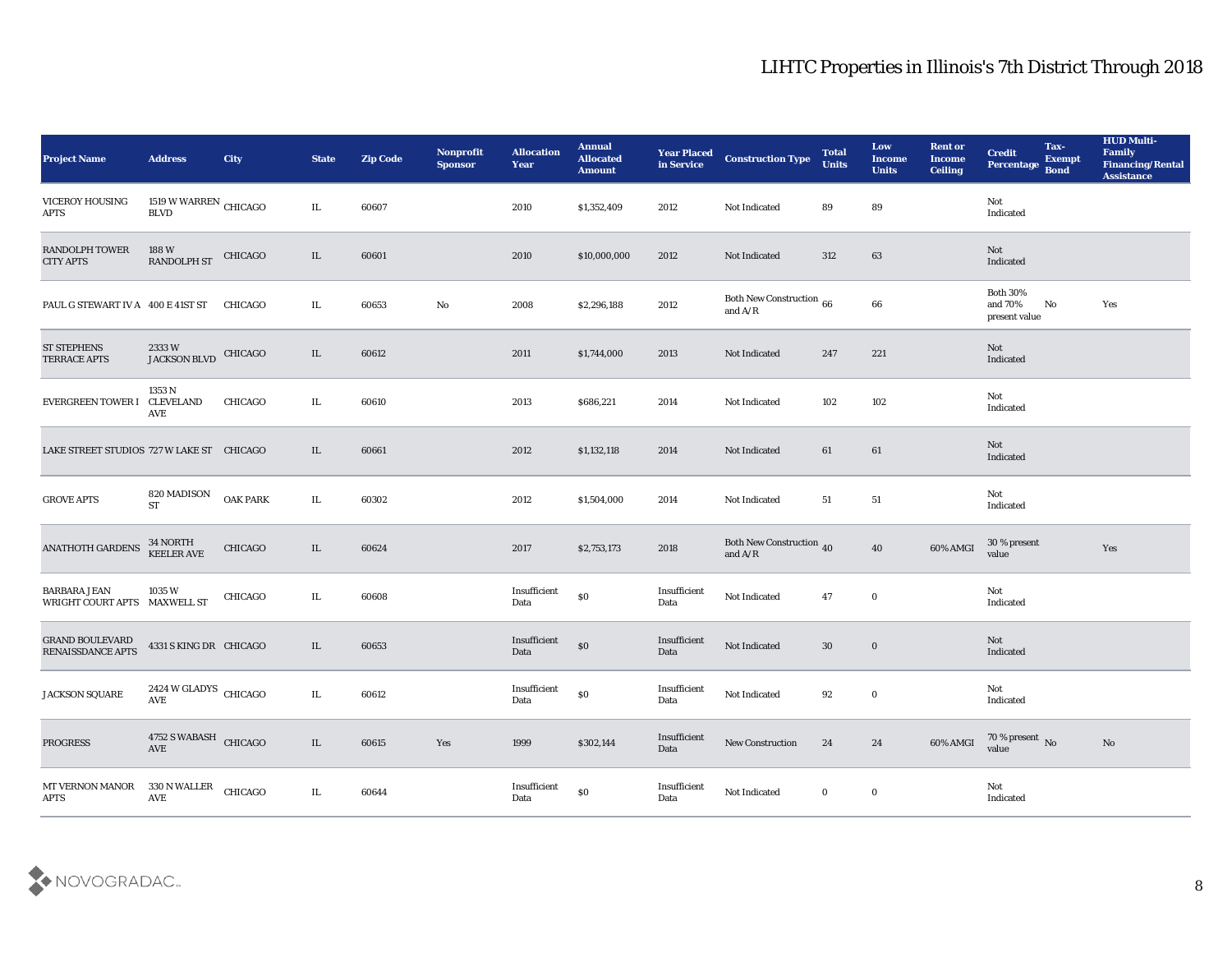| <b>Project Name</b>                                    | <b>Address</b>                                  | City    | <b>State</b> | <b>Zip Code</b> | Nonprofit<br><b>Sponsor</b> | <b>Allocation</b><br>Year | <b>Annual</b><br><b>Allocated</b><br><b>Amount</b> | <b>Year Placed</b><br>in Service | <b>Construction Type</b> | <b>Total</b><br><b>Units</b> | Low<br><b>Income</b><br><b>Units</b> | <b>Rent or</b><br><b>Income</b><br><b>Ceiling</b> | <b>Credit</b><br>Percentage | Tax-<br><b>Exempt</b><br><b>Bond</b> | <b>HUD Multi-</b><br>Family<br><b>Financing/Rental</b><br><b>Assistance</b> |
|--------------------------------------------------------|-------------------------------------------------|---------|--------------|-----------------|-----------------------------|---------------------------|----------------------------------------------------|----------------------------------|--------------------------|------------------------------|--------------------------------------|---------------------------------------------------|-----------------------------|--------------------------------------|-----------------------------------------------------------------------------|
| 3834 S WABASH AVE                                      | $3834$ S WABASH $\,$ CHICAGO AVE                |         | $\rm IL$     | 60653           |                             | 1988                      | \$0                                                | 1987                             | Not Indicated            | $6\phantom{.}6$              | $6\phantom{.}6$                      |                                                   | Not<br>Indicated            |                                      |                                                                             |
| $600$ N CENTRAL ASSOC $\frac{600}{\text{AVE}}$ CHICAGO |                                                 |         | $\rm IL$     | 60644           |                             | 1987                      | \$0                                                | 1987                             | Not Indicated            | 20                           | 20                                   |                                                   | Not<br>Indicated            |                                      |                                                                             |
| <b>BOULEVARD</b><br><b>COMMONS</b>                     | 2750W<br><b>WARREN BLVD</b>                     | CHICAGO | IL           | 60612           |                             | 1987                      | \$0                                                | 1987                             | Not Indicated            | 20                           | 20                                   |                                                   | <b>Not</b><br>Indicated     |                                      |                                                                             |
| <b>KEN OAK ASSOC I</b>                                 | 1236 E 46TH ST CHICAGO                          |         | IL.          | 60653           |                             | 1987                      | \$0                                                | 1987                             | Not Indicated            | 15                           | 15                                   |                                                   | Not<br>Indicated            |                                      |                                                                             |
| 16TH & HOMAN BUILDI 3354 W 16TH ST CHICAGO             |                                                 |         | IL           | 60623           |                             | 1988                      | \$0                                                | 1988                             | Not Indicated            | 3                            | $\mathbf{3}$                         |                                                   | Not<br>Indicated            |                                      |                                                                             |
| 401-3 S KILBOURN                                       | 401 S KILBOURN CHICAGO<br>$\operatorname{AVE}$  |         | $\rm IL$     | 60624           |                             | 1988                      | \$0                                                | 1988                             | Not Indicated            | 10                           | 10                                   |                                                   | Not<br>Indicated            |                                      |                                                                             |
| 4500 S DREXEL BLVD                                     | $4500$ S DREXEL $$\rm CHICAGO$$                 |         | $\rm IL$     | 60653           |                             | 1988                      | \$0                                                | 1988                             | Not Indicated            | 26                           | 26                                   |                                                   | Not<br>Indicated            |                                      |                                                                             |
| 4524 S MICHIGAN AVE                                    | $4524$ S $$\,$ MICHIGAN AVE $$\,$ CHICAGO $$\,$ |         | $\rm IL$     | 60653           |                             | 1988                      | \$0                                                | 1988                             | Not Indicated            | 12                           | 12                                   |                                                   | Not<br>Indicated            |                                      |                                                                             |
| 5700 W WASHINGTON<br><b>BLVD</b>                       | 5700W<br>WASHINGTON CHICAGO<br><b>BLVD</b>      |         | IL           | 60644           |                             | 1988                      | \$0\$                                              | 1988                             | Not Indicated            | 20                           | 20                                   |                                                   | Not<br>Indicated            |                                      |                                                                             |
| <b>BOULEVARD</b><br>COMMONS II                         | 5417W<br>WASHINGTON CHICAGO<br><b>BLVD</b>      |         | IL           | 60644           |                             | 1988                      | \$0                                                | 1988                             | Not Indicated            | 212                          | 212                                  |                                                   | Not<br>Indicated            |                                      |                                                                             |
| <b>GUYON ASSOC</b>                                     | 116 N PULASKI<br>RD                             | CHICAGO | IL           | 60624           |                             | 1988                      | \$0\$                                              | 1988                             | Not Indicated            | 114                          | 114                                  |                                                   | Not<br>Indicated            |                                      |                                                                             |
| PARKVIEW (CHICAGO) 5110 S KING DR CHICAGO              |                                                 |         | $\rm IL$     | 60615           |                             | 1987                      | $\$0$                                              | 1988                             | Not Indicated            | 102                          | $100\,$                              |                                                   | Not<br>Indicated            |                                      |                                                                             |
| 4441-47 S GREENWOOD GREENWOOD                          | 4441 S<br>AVE                                   | CHICAGO | IL           | 60653           |                             | 1988                      | \$0\$                                              | 1989                             | Not Indicated            | 33                           | 33                                   |                                                   | Not<br>Indicated            |                                      |                                                                             |

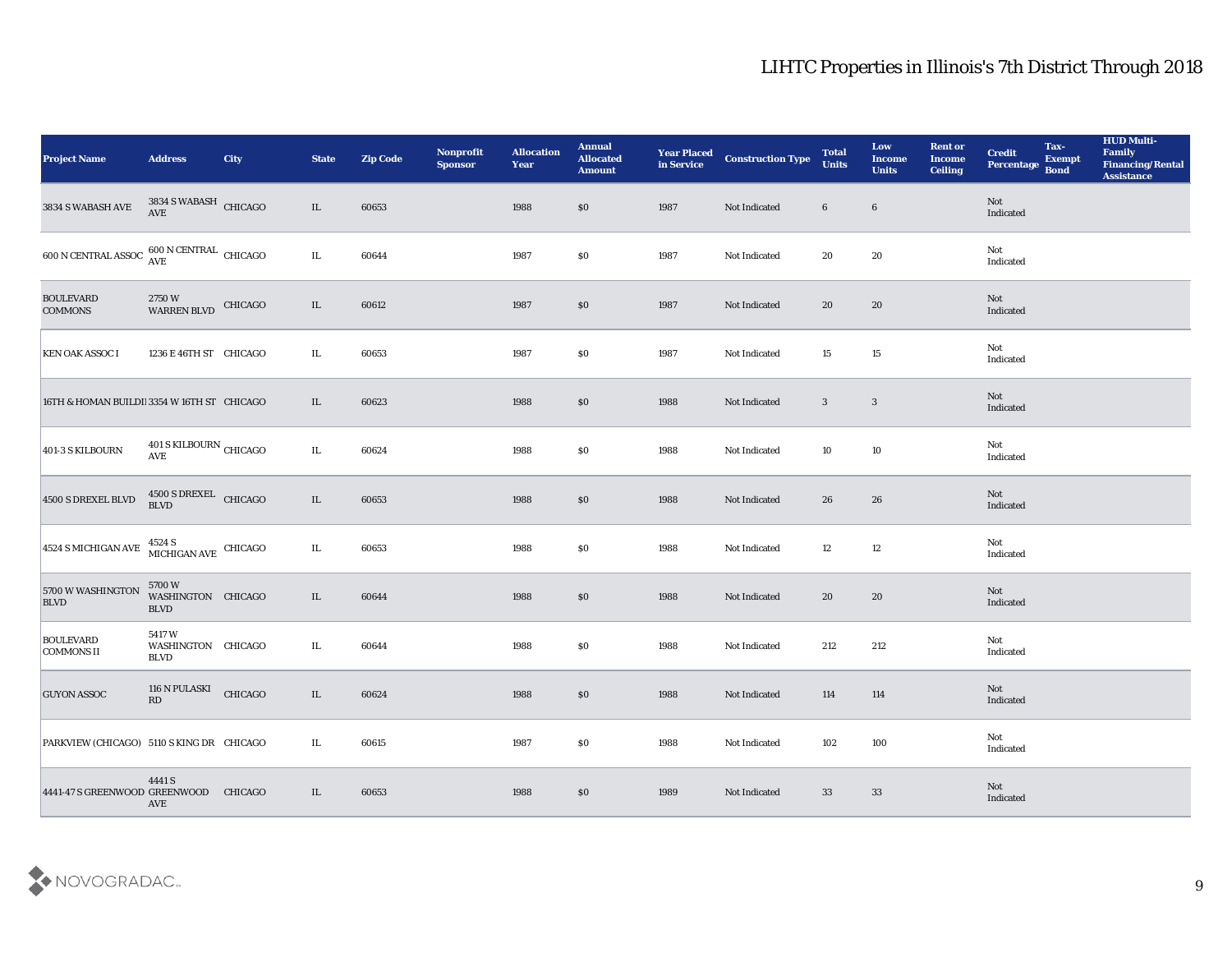| <b>Project Name</b>                       | <b>Address</b>                                                                                                             | <b>City</b> | <b>State</b> | <b>Zip Code</b> | Nonprofit<br><b>Sponsor</b> | <b>Allocation</b><br><b>Year</b> | <b>Annual</b><br>Allocated<br><b>Amount</b> | <b>Year Placed<br/>in Service</b> | <b>Construction Type</b> | <b>Total</b><br><b>Units</b> | Low<br><b>Income</b><br><b>Units</b> | <b>Rent or</b><br><b>Income</b><br><b>Ceiling</b> | <b>Credit</b><br>Percentage | Tax-<br><b>Exempt</b><br><b>Bond</b> | <b>HUD Multi-</b><br>Family<br><b>Financing/Rental</b><br><b>Assistance</b> |
|-------------------------------------------|----------------------------------------------------------------------------------------------------------------------------|-------------|--------------|-----------------|-----------------------------|----------------------------------|---------------------------------------------|-----------------------------------|--------------------------|------------------------------|--------------------------------------|---------------------------------------------------|-----------------------------|--------------------------------------|-----------------------------------------------------------------------------|
| 4819-21 S CALUMET                         | $\begin{tabular}{c} 4819\, \text{S} \\ \text{CALUMET AVE} \end{tabular} \quad \begin{tabular}{c} CHICAGO \\ \end{tabular}$ |             | $\rm IL$     | 60615           |                             | 1989                             | \$0                                         | 1989                              | Not Indicated            | 8                            | 8                                    |                                                   | Not<br>Indicated            |                                      |                                                                             |
| <b>BOULEVARD</b><br><b>COMMONS II</b>     | $1499\,\mathrm{N}$<br>CENTRAL AVE                                                                                          | CHICAGO     | IL           | 60651           |                             | 1989                             | \$0                                         | 1989                              | Not Indicated            | 19                           | $\bf{0}$                             |                                                   | Not<br>Indicated            |                                      |                                                                             |
| <b>BOULEVARD</b><br><b>COMMONS IIA</b>    | 5623W<br>WASHINGTON CHICAGO<br><b>BLVD</b>                                                                                 |             | IL           | 60644           |                             | 1989                             | \$0                                         | 1989                              | Not Indicated            | 42                           | $\bf{0}$                             |                                                   | Not<br>Indicated            |                                      |                                                                             |
| <b>CIRCLE GARDEN APTS</b>                 | $127$ N CENTRAL $$\rm CHICAGO$$                                                                                            |             | IL           | 60644           |                             | 1988                             | \$0                                         | 1989                              | Not Indicated            | 88                           | 88                                   |                                                   | Not<br>Indicated            |                                      |                                                                             |
| <b>HEARTHSTONE</b><br><b>PARTNERS II</b>  | $1018$ N $$\rm \,RIDGEWAY\,AVE$$ CHICAGO                                                                                   |             | $\rm IL$     | 60651           |                             | 1989                             | \$0                                         | 1989                              | Not Indicated            | $\boldsymbol{2}$             | $\boldsymbol{2}$                     |                                                   | Not<br>Indicated            |                                      |                                                                             |
| <b>WOODLAKE VILLAGE</b><br><b>APTS</b>    | 1204 E 46TH ST CHICAGO                                                                                                     |             | IL           | 60653           |                             | 1989                             | \$0                                         | 1989                              | Not Indicated            | 70                           | 28                                   |                                                   | Not<br>Indicated            |                                      |                                                                             |
| <b>WOODLAND PARK</b><br><b>APTS</b>       | 606 E<br><b>WOODLAND</b><br><b>PARK AVE</b>                                                                                | CHICAGO     | IL           | 60616           |                             | 1988                             | \$0                                         | 1989                              | Not Indicated            | 240                          | 48                                   |                                                   | Not<br>Indicated            |                                      |                                                                             |
| 146 & 419 S HAMLIN                        | 146 S HAMLIN<br><b>BLVD</b>                                                                                                | CHICAGO     | IL           | 60624           |                             | 1989                             | \$0                                         | 1990                              | Not Indicated            | 31                           | 31                                   |                                                   | Not<br>Indicated            |                                      |                                                                             |
| 1517-19 W MARQUETTE MARQUETTE             | 1517W<br>RD                                                                                                                | CHICAGO     | IL           | 60636           |                             | 1989                             | \$0                                         | 1990                              | Not Indicated            | 9                            | 9                                    |                                                   | Not<br>Indicated            |                                      |                                                                             |
| <b>AUSTIN SHORE</b><br><b>DEVELOPMENT</b> | 151 N<br>LAVERGNE AVE                                                                                                      | CHICAGO     | IL           | 60644           |                             | 1989                             | \$0\$                                       | 1990                              | Not Indicated            | 28                           | 28                                   |                                                   | Not<br>Indicated            |                                      |                                                                             |
| MONROE/LAVERGNE 5000 W ADAMS CHICAGO      |                                                                                                                            |             | IL.          | 60644           |                             | 1989                             | \$0                                         | 1990                              | Not Indicated            | 52                           | 52                                   |                                                   | Not<br>Indicated            |                                      |                                                                             |
| <b>NORTH PULASKI</b>                      | 212 N PULASKI<br>RD                                                                                                        | CHICAGO     | $\rm IL$     | 60624           |                             | 1989                             | $\$0$                                       | 1990                              | Not Indicated            | $30\,$                       | $30\,$                               |                                                   | Not<br>Indicated            |                                      |                                                                             |
| <b>ONE SPECTACULAR</b><br>MICHIGAN        | $4641$ S $$\,$ CHICAGO $$\,$ CHICAGO $$\,$                                                                                 |             | IL           | 60653           |                             | 1989                             | \$0                                         | 1990                              | Not Indicated            | 8                            | ${\bf 8}$                            |                                                   | Not<br>Indicated            |                                      |                                                                             |

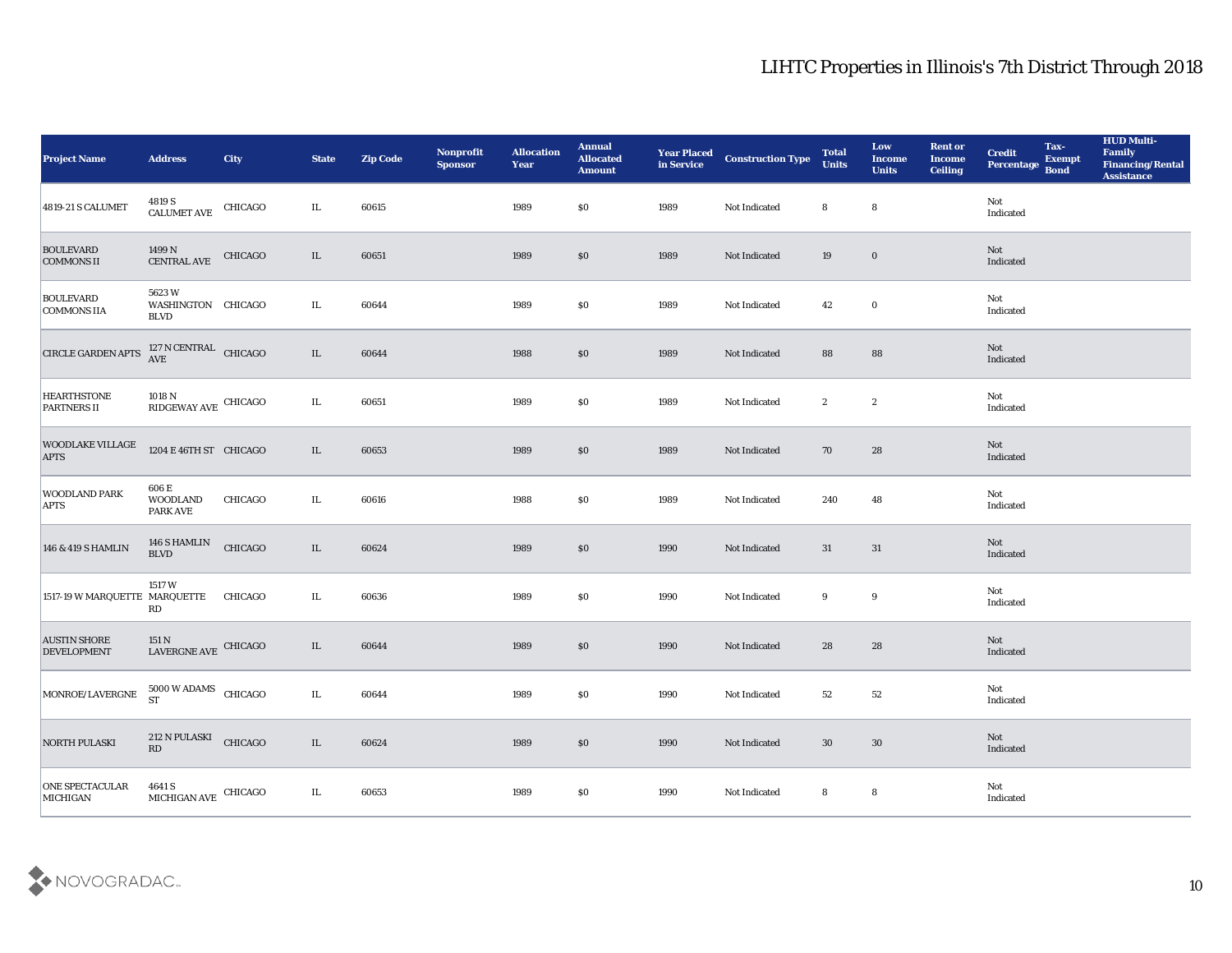| <b>Project Name</b>                                              | <b>Address</b>                                                   | <b>City</b> | <b>State</b> | <b>Zip Code</b> | Nonprofit<br><b>Sponsor</b> | <b>Allocation</b><br><b>Year</b> | <b>Annual</b><br><b>Allocated</b><br><b>Amount</b> | <b>Year Placed</b><br>in Service | <b>Construction Type</b>  | <b>Total</b><br><b>Units</b> | Low<br><b>Income</b><br><b>Units</b> | <b>Rent or</b><br><b>Income</b><br>Ceiling | <b>Credit</b><br>Percentage Bond | Tax-<br><b>Exempt</b> | <b>HUD Multi-</b><br>Family<br><b>Financing/Rental</b><br><b>Assistance</b> |
|------------------------------------------------------------------|------------------------------------------------------------------|-------------|--------------|-----------------|-----------------------------|----------------------------------|----------------------------------------------------|----------------------------------|---------------------------|------------------------------|--------------------------------------|--------------------------------------------|----------------------------------|-----------------------|-----------------------------------------------------------------------------|
| TWO SPECTACULAR<br>MICHIGAN                                      | $4645$ S $$\,$ $\,$ CHICAGO $$\,$ MICHIGAN AVE $\,$ CHICAGO $\,$ |             | $\rm IL$     | 60653           |                             | 1989                             | \$0                                                | 1990                             | Not Indicated             | 8                            | $8\phantom{1}$                       |                                            | Not<br>Indicated                 |                       |                                                                             |
| <b>WEST WASHINGTON</b><br>ASSOC                                  | 4200W<br>WASHINGTON CHICAGO<br><b>BLVD</b>                       |             | IL           | 60624           |                             | 1989                             | $\$0$                                              | 1990                             | Not Indicated             | 49                           | 49                                   |                                            | Not<br>Indicated                 |                       |                                                                             |
| 5040 W WASHINGTON<br><b>BLVD</b>                                 | 5040W<br>WASHINGTON CHICAGO<br><b>BLVD</b>                       |             | $\rm IL$     | 60644           |                             | 1990                             | $\$0$                                              | 1991                             | Not Indicated             | 44                           | 44                                   |                                            | Not<br>Indicated                 |                       |                                                                             |
| AFRICAN VILLAGE                                                  | $400$ S LARAMIE $\,$ CHICAGO AVE $\,$                            |             | $\rm IL$     | 60644           |                             | 1990                             | \$0                                                | 1991                             | Not Indicated             | 95                           | 95                                   |                                            | Not<br>Indicated                 |                       |                                                                             |
| <b>PINE PLACE</b>                                                | 330 N PINE AVE CHICAGO                                           |             | IL           | 60644           |                             | 1989                             | \$0                                                | 1991                             | Not Indicated             | 42                           | 42                                   |                                            | Not<br>Indicated                 |                       |                                                                             |
| <b>AUSTIN MUTUAL</b>                                             | $5040\ \mathrm{W}\ \mathrm{QUINCY}$ CHICAGO ST                   |             | $\rm IL$     | 60644           |                             | 1991                             | \$0                                                | 1992                             | Not Indicated             | 41                           | 41                                   |                                            | Not<br>Indicated                 |                       |                                                                             |
| CHURCHVIEW MANOR $_{\text{AVE}}^{6250 \text{ S TALMAN}}$ CHICAGO |                                                                  |             | $\rm IL$     | 60629           |                             | 1990                             | $\$0$                                              | 1992                             | <b>New Construction</b>   | 60                           | 60                                   |                                            | Not<br>Indicated                 |                       |                                                                             |
| <b>PINE-LOTUS</b><br><b>DEVELOPMENT</b>                          | 224 N PINE AVE CHICAGO                                           |             | IL           | 60644           |                             | 1991                             | $\$0$                                              | 1993                             | Not Indicated             | 53                           | 46                                   |                                            | Not<br>Indicated                 |                       |                                                                             |
| <b>TOWN &amp; GARDEN APTS</b>                                    | $1414$ N $\,$ SEDGWICK ST                                        | CHICAGO     | $\rm IL$     | 60610           |                             | 1992                             | \$0                                                | 1993                             | Not Indicated             | 628                          | $\bf{0}$                             |                                            | Not<br>Indicated                 |                       |                                                                             |
| <b>AUSTIN SQUARE</b>                                             | 4701 W<br>MAYPOLE AVE                                            | CHICAGO     | IL           | 60644           | $\mathbf {No}$              | 1993                             | $\$0$                                              | 1995                             | Acquisition and Rehab 166 |                              | 166                                  |                                            | $70\,\%$ present $\,$ No value   |                       |                                                                             |
| <b>EAST PARK</b>                                                 | 3250W<br>MAYPOLE AVE                                             | CHICAGO     | IL           | 60624           | Yes                         | 1994                             | \$0                                                | 1995                             | <b>New Construction</b>   | 152                          | 152                                  |                                            | $70\,\%$ present $\,$ No value   |                       |                                                                             |
| <b>HOMAN SQUARE I</b>                                            | $750\,\mathrm{S}\,\mathrm{HOMAN}$<br>$\operatorname{AVE}$        | CHICAGO     | $\rm IL$     | 60624           | $\mathbf {No}$              | 1994                             | $\$0$                                              | 1995                             | Acquisition and Rehab 50  |                              | ${\bf 50}$                           |                                            | $70\,\%$ present $\,$ No value   |                       |                                                                             |
| <b>KENSINGTON COURT</b>                                          | <b>4655 S LAKE</b><br>PARK AVE                                   | CHICAGO     | $\rm IL$     | 60653           | $\mathbf {No}$              | 1994                             | $\$0$                                              | 1995                             | Acquisition and Rehab 65  |                              | 45                                   |                                            | $70\,\%$ present $\,$ No value   |                       |                                                                             |

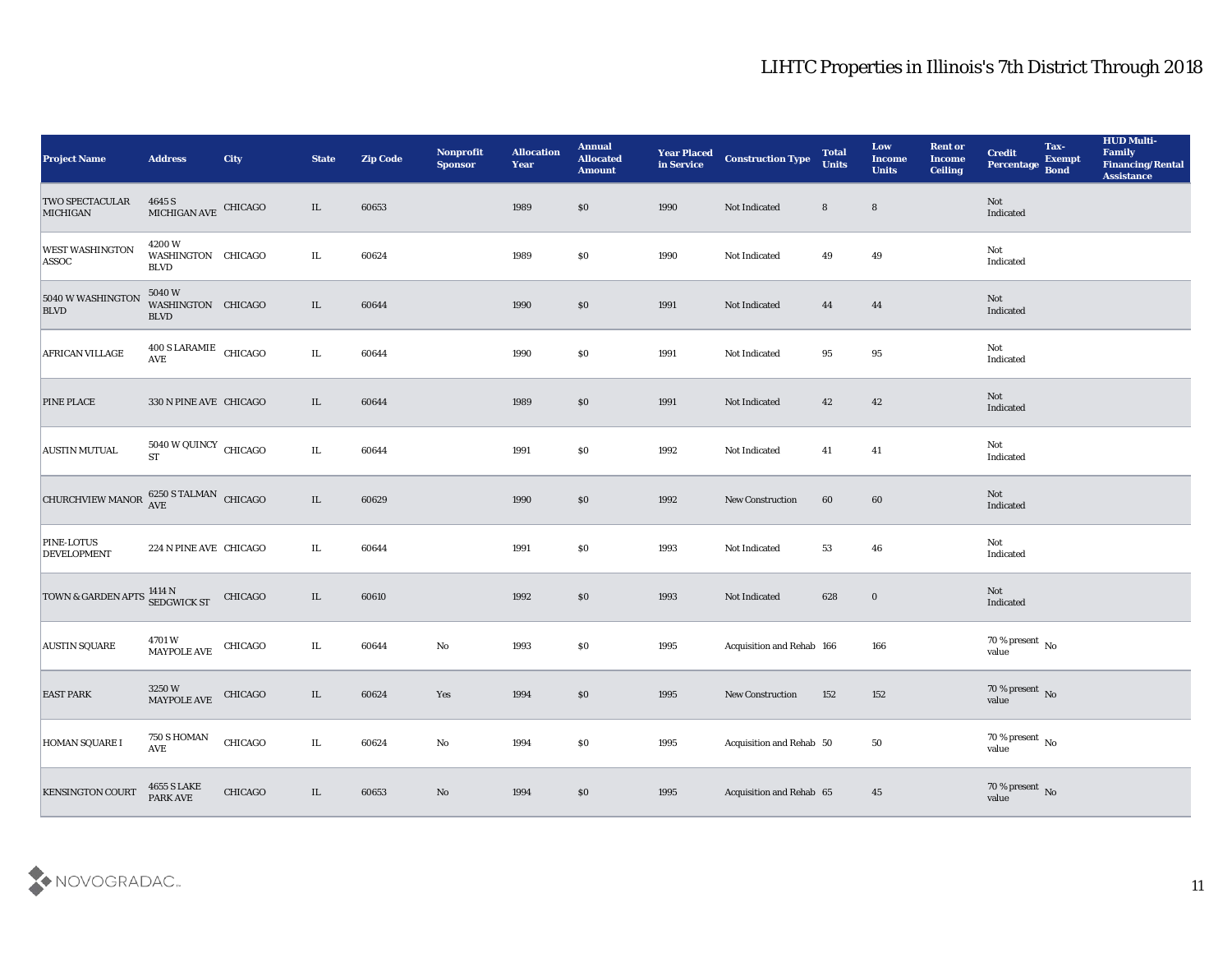| <b>Project Name</b>                              | <b>Address</b>                             | <b>City</b>    | <b>State</b> | <b>Zip Code</b> | Nonprofit<br><b>Sponsor</b> | <b>Allocation</b><br><b>Year</b> | <b>Annual</b><br><b>Allocated</b><br><b>Amount</b> | <b>Year Placed</b><br>in Service | <b>Construction Type</b> | <b>Total</b><br><b>Units</b> | Low<br><b>Income</b><br><b>Units</b> | <b>Rent or</b><br><b>Income</b><br><b>Ceiling</b> | <b>Credit</b><br>Percentage Bond       | Tax-<br><b>Exempt</b> | <b>HUD Multi-</b><br>Family<br><b>Financing/Rental</b><br><b>Assistance</b> |
|--------------------------------------------------|--------------------------------------------|----------------|--------------|-----------------|-----------------------------|----------------------------------|----------------------------------------------------|----------------------------------|--------------------------|------------------------------|--------------------------------------|---------------------------------------------------|----------------------------------------|-----------------------|-----------------------------------------------------------------------------|
| <b>MENARD APTS</b>                               | 334 N MENARD<br><b>AVE</b>                 | CHICAGO        | IL.          | 60644           | Yes                         | 1994                             | $\$0$                                              | 1995                             | Acquisition and Rehab 57 |                              | 57                                   | 50% AMGI                                          | 70 % present $\overline{N_0}$<br>value |                       | No                                                                          |
| <b>SENIOR SUITES OF</b><br><b>BELMONT</b>        | 6037 W GRAND CHICAGO<br>AVE                |                | IL           | 60639           | No                          | 1993                             | $\$0$                                              | 1995                             | <b>New Construction</b>  | 86                           | 86                                   |                                                   | 70 % present No<br>value               |                       |                                                                             |
| <b>ST EDMUND'S</b><br><b>CORNERS</b>             | 5700 S<br>MICHIGAN AVE CHICAGO             |                | IL           | 60637           | $\mathbf{No}$               | 1993                             | \$0\$                                              | 1995                             | Acquisition and Rehab 50 |                              | 50                                   |                                                   | 70 % present $\,$ No $\,$<br>value     |                       |                                                                             |
| <b>WABASH COURT</b>                              | 5606 S WABASH CHICAGO<br>AVE               |                | IL           | 60637           | No                          | 1993                             | \$0\$                                              | 1995                             | Acquisition and Rehab 51 |                              | 51                                   |                                                   | $70\,\%$ present $\,$ No value         |                       |                                                                             |
| <b>SENIOR SUITES OF</b><br><b>BELMONT CRAGIN</b> | 6045 W GRAND<br>AVE                        | CHICAGO        | IL.          | 60639           | $\mathbf{No}$               | 1993                             | \$463,052                                          | 1995                             | <b>New Construction</b>  | 84                           | $\bf{0}$                             | 60% AMGI                                          | $70\,\%$ present $\,$ No value         |                       | $\mathbf{No}$                                                               |
| <b>LAZARUS</b>                                   | 3935 W 19TH ST CHICAGO                     |                | IL           | 60623           | Yes                         | 1994                             | $\$0$                                              | 1995                             | Acquisition and Rehab 45 |                              | 45                                   | 50% AMGI                                          | $70\,\%$ present $\,$ Yes value        |                       | No                                                                          |
| <b>WESTSIDE VILLAGE</b><br><b>PHASE I</b>        | 3607 W POLK ST CHICAGO                     |                | IL.          | 60624           | No                          | 1994                             | \$0\$                                              | 1995                             | Not Indicated            | 50                           | $\mathbf{3}$                         | 60% AMGI                                          | $70\,\%$ present $\,$ No value         |                       | No                                                                          |
| <b>EAST LAKE</b>                                 | 4257 S KING DR CHICAGO                     |                | IL           | 60653           | No                          | Insufficient<br>Data             | $\$0$                                              | 1995                             | Not Indicated            | 65                           | 65                                   | 60% AMGI                                          | $70\,\%$ present $\,$ No value         |                       | $\rm No$                                                                    |
| <b>EAST GARFIELD PARK 3441 W</b><br><b>PLACE</b> | <b>MONROE ST</b>                           | <b>CHICAGO</b> | IL           | 60624           | Yes                         | 1995                             | \$0\$                                              | 1996                             | New Construction         | 25                           | 25                                   |                                                   | $70\,\%$ present $\,$ No value         |                       |                                                                             |
| <b>LAZURUS PROJECT</b>                           | 1900 S<br>HARDING AVE                      | CHICAGO        | IL           | 60623           | Yes                         | 1994                             | $\$0$                                              | 1996                             | Acquisition and Rehab 48 |                              | 48                                   |                                                   | $70\,\%$ present $\,$ No value         |                       |                                                                             |
| <b>NUESTRO PUEBLO</b><br><b>APARTMETNS</b>       | 901 N<br>SACRAMENTO CHICAGO<br><b>BLVD</b> |                | IL.          | 60622           | Yes                         | 1994                             | \$0\$                                              | 1996                             | Acquisition and Rehab 24 |                              | 24                                   |                                                   | 70 % present $\,$ No $\,$<br>value     |                       |                                                                             |
| PARKSIDE TERRACE                                 | 128 N PARKSIDE CHICAGO<br>AVE              |                | $\rm IL$     | 60644           | $\mathbf {No}$              | 1995                             | $\$0$                                              | 1996                             | Acquisition and Rehab 62 |                              | 44                                   |                                                   | $70\,\%$ present $\,$ No value         |                       |                                                                             |
| PAUL G STEWART APTS 410 E BOWEN<br>IV.           | $\operatorname{AVE}$                       | CHICAGO        | IL           | 60653           | $\mathbf{Yes}$              | 1994                             | $\$0$                                              | 1996                             | New Construction         | 96                           | 77                                   |                                                   | $70\,\%$ present $\,$ No value         |                       |                                                                             |

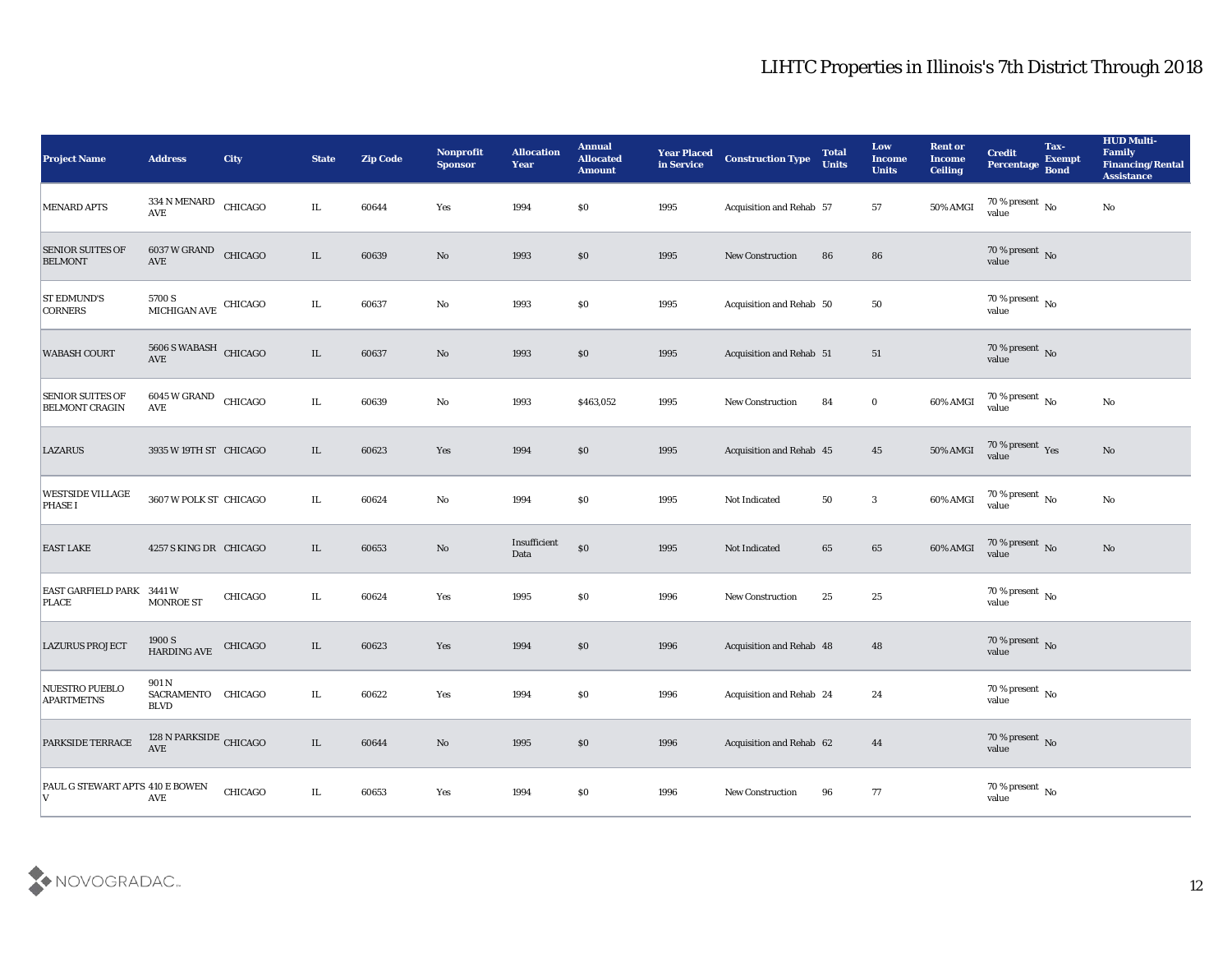| <b>Project Name</b>                               | <b>Address</b>                               | <b>City</b>    | <b>State</b> | <b>Zip Code</b> | Nonprofit<br><b>Sponsor</b>   | <b>Allocation</b><br>Year | <b>Annual</b><br><b>Allocated</b><br><b>Amount</b> | <b>Year Placed</b><br>in Service | <b>Construction Type</b> | <b>Total</b><br><b>Units</b> | Low<br><b>Income</b><br><b>Units</b> | <b>Rent or</b><br><b>Income</b><br><b>Ceiling</b> | <b>Credit</b><br>Percentage       | Tax-<br><b>Exempt</b><br>Bond | <b>HUD Multi-</b><br>Family<br><b>Financing/Rental</b><br><b>Assistance</b> |
|---------------------------------------------------|----------------------------------------------|----------------|--------------|-----------------|-------------------------------|---------------------------|----------------------------------------------------|----------------------------------|--------------------------|------------------------------|--------------------------------------|---------------------------------------------------|-----------------------------------|-------------------------------|-----------------------------------------------------------------------------|
| <b>REBECCA WALKER</b><br><b>COMPLEX</b>           | 126 S CENTRAL<br>$\operatorname{AVE}$        | CHICAGO        | $\rm IL$     | 60644           | Yes                           | 1994                      | \$0                                                | 1996                             | Acquisition and Rehab 64 |                              | 57                                   |                                                   | $70\,\%$ present $\,$ No value    |                               |                                                                             |
| <b>SENIOR SUITES OF</b><br><b>CENTRAL STATION</b> | 1400 S INDIANA CHICAGO<br>AVE                |                | IL           | 60605           | $\mathbf{No}$                 | 1995                      | \$430,597                                          | 1996                             | <b>New Construction</b>  | 96                           | $\bf{0}$                             | 60% AMGI                                          | $70\,\%$ present $\,$ No value    |                               | $\mathbf{N}\mathbf{o}$                                                      |
| <b>DREXEL STREET</b><br><b>PROPERTIES</b>         | 4027 S DREXEL CHICAGO<br><b>BLVD</b>         |                | $\rm IL$     | 60653           | No                            | 1995                      | $\$0$                                              | 1997                             | Acquisition and Rehab 61 |                              | 61                                   | 60% AMGI                                          | $70\,\%$ present $\,$ No value    |                               | $\mathbf{N}\mathbf{o}$                                                      |
| <b>MAE SUITES</b>                                 | 148 N<br><b>MAYFIELD AVE</b>                 | CHICAGO        | IL.          | 60644           | No                            | 1996                      | \$0                                                | 1997                             | Acquisition and Rehab 39 |                              | 39                                   |                                                   | $70\,\%$ present $\,$ No value    |                               |                                                                             |
| LAWN TERRACE APTS 3214 W 63RD PL CHICAGO          |                                              |                | IL           | 60629           | Yes                           | 1995                      | \$0                                                | 1997                             | <b>New Construction</b>  | 102                          | 102                                  | 60% AMGI                                          | $30\,\%$ present $\,$ Yes value   |                               | $\mathbf{N}\mathbf{o}$                                                      |
| <b>WOODLAWN</b><br>MICHIGAN<br><b>APARTMENTS</b>  | 5630 S<br>$MICHIGAN$ $\rm AVE$ $\rm CHICAGO$ |                | IL           | 60637           | No                            | 1997                      | \$0                                                | 1997                             | Acquisition and Rehab 84 |                              | 84                                   |                                                   | 70 % present $\sqrt{\ }$<br>value |                               | No                                                                          |
| <b>GRAND BOULEVARD</b><br>APTS.                   | 410-412 E. 43RD CHICAGO<br><b>STREET</b>     |                | $\rm IL$     | 60653           |                               | Insufficient<br>Data      | \$0                                                | 1997                             | Not Indicated            | 22                           | 22                                   |                                                   | Not<br>Indicated                  |                               | $\mathbf{N}\mathbf{o}$                                                      |
| EVERGREEN TOWER II CLEVELAND                      | 1343 N<br>AVE                                | <b>CHICAGO</b> | IL           | 60610           | Yes                           | 1997                      | \$0                                                | 1998                             | <b>New Construction</b>  | 101                          | 82                                   |                                                   | 70 % present No<br>value          |                               |                                                                             |
| <b>FAITH RESIDENCE</b>                            | 5644W<br>WASHINGTON CHICAGO<br><b>BLVD</b>   |                | IL           | 60644           | Yes                           | 1996                      | \$0                                                | 1998                             | Acquisition and Rehab 50 |                              | 50                                   |                                                   | $70\,\%$ present $\,$ No value    |                               |                                                                             |
| <b>TABERNACLE</b><br>PARTNERHIP                   | 1852 S HAMLIN<br>$\operatorname{AVE}$        | CHICAGO        | IL           | 60623           | Yes                           | 1996                      | \$0                                                | 1998                             | Acquisition and Rehab 42 |                              | 42                                   |                                                   | $70\,\%$ present $\,$ No value    |                               |                                                                             |
| <b>SENIOR SUITES OF</b><br><b>AUSTIN</b>          | 335 N MENARD<br>$\operatorname{AVE}$         | CHICAGO        | IL           | 60644           | No                            | 1998                      | \$462,931                                          | 1998                             | <b>New Construction</b>  | 84                           | $\bf{0}$                             | 60% AMGI                                          | $70\,\%$ present $\,$ No value    |                               | No                                                                          |
| <b>ST EDMUND'S PLAZA</b>                          | 5701 S<br>MICHIGAN AVE CHICAGO               |                | $\rm IL$     | 60637           | $\operatorname{\textsc{Yes}}$ | 1997                      | \$0                                                | 1998                             | Acquisition and Rehab 65 |                              | 65                                   | 60% AMGI                                          | $30\,\%$ present $\,$ Yes value   |                               | $\mathbf {No}$                                                              |
| <b>ST ANDR</b>                                    | $50$ N HOYNE<br>$\operatorname{AVE}$         | CHICAGO        | IL           | 60612           | $\mathbf{Yes}$                | 1997                      | \$240,893                                          | 1998                             | <b>New Construction</b>  | 42                           | 42                                   | 50% AMGI                                          | Not<br>Indicated                  | $\mathbf{N}\mathbf{o}$        | $\rm\thinspace No$                                                          |

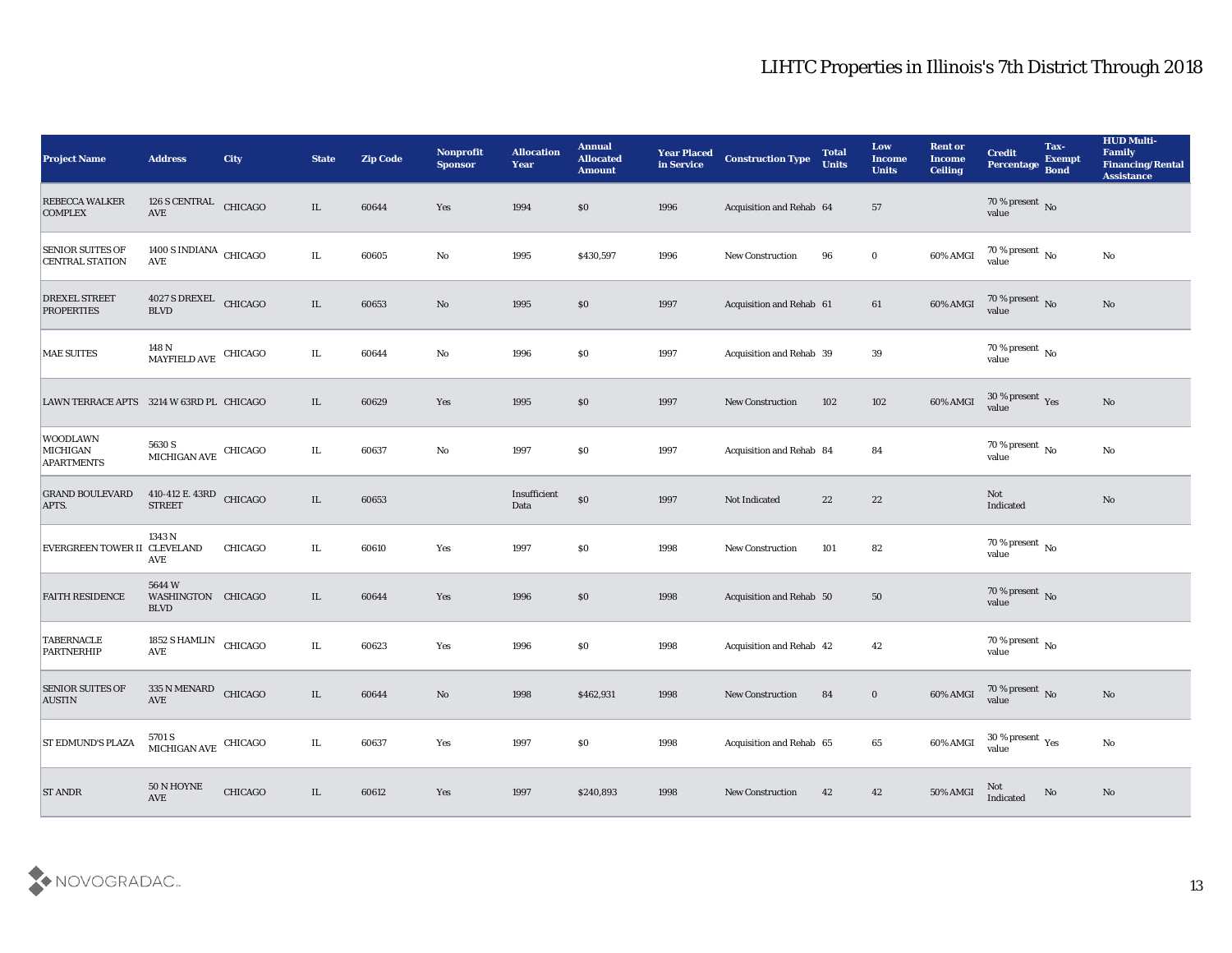| <b>Project Name</b>                                        | <b>Address</b>                           | City           | <b>State</b> | <b>Zip Code</b> | Nonprofit<br><b>Sponsor</b> | <b>Allocation</b><br><b>Year</b> | <b>Annual</b><br><b>Allocated</b><br><b>Amount</b> | <b>Year Placed</b><br>in Service | <b>Construction Type</b>  | <b>Total</b><br><b>Units</b> | Low<br><b>Income</b><br><b>Units</b> | <b>Rent or</b><br><b>Income</b><br><b>Ceiling</b> | <b>Credit</b><br>Percentage        | Tax-<br><b>Exempt</b><br><b>Bond</b> | <b>HUD Multi-</b><br>Family<br><b>Financing/Rental</b><br><b>Assistance</b> |
|------------------------------------------------------------|------------------------------------------|----------------|--------------|-----------------|-----------------------------|----------------------------------|----------------------------------------------------|----------------------------------|---------------------------|------------------------------|--------------------------------------|---------------------------------------------------|------------------------------------|--------------------------------------|-----------------------------------------------------------------------------|
| <b>MADISON</b><br><b>RENAISSANCE</b><br><b>DEVELOPMENT</b> | 5629W<br><b>MADISON ST</b>               | <b>CHICAGO</b> | IL.          | 60644           | No                          | 1996                             | \$281,243                                          | 1998                             | Not Indicated             | 30                           | 30                                   | 60% AMGI                                          | 70 % present $\,$ No $\,$<br>value |                                      | $\rm\thinspace No$                                                          |
| <b>ST. ANDREW'S COURT 50 N HOYNE</b>                       |                                          | <b>CHICAGO</b> | IL           | 60612           | Yes                         | 1997                             | \$0                                                | 1998                             | <b>New Construction</b>   | 42                           | 42                                   | <b>50% AMGI</b>                                   | Not<br>Indicated                   | No                                   | Yes                                                                         |
| <b>HOMAN SQUARE IV</b><br><b>RENTAL</b>                    | 908 S CENTRAL CHICAGO<br><b>PARK AVE</b> |                | IL           | 60624           | $\mathbf{No}$               | 1997                             | \$0                                                | 1999                             | New Construction          | 18                           | 18                                   |                                                   | 30 % present $\,$ No $\,$<br>value |                                      |                                                                             |
| <b>HOME SQUARE</b><br><b>RENTAL IV</b>                     | $921\,\mathrm{S}$ LAWNDALE AVE CHICAGO   |                | IL           | 60624           | $\mathbf{N}\mathbf{o}$      | 1997                             | \$0                                                | 1999                             | <b>New Construction</b>   | 18                           | 18                                   |                                                   | $30\,\%$ present $\,$ No value     |                                      |                                                                             |
| <b>TABERNACLE APTS</b>                                     | 1861 S<br>SPRINGFIELD<br><b>AVE</b>      | <b>CHICAGO</b> | IL.          | 60623           | Yes                         | 1996                             | $\$0$                                              | 1999                             | Acquisition and Rehab 13  |                              | 13                                   |                                                   | $30\,\%$ present $\,$ No value     |                                      |                                                                             |
| <b>WESTSIDE VILLAGE</b><br><b>PHASE IV</b>                 | 3607 W POLK ST CHICAGO                   |                | IL.          | 60624           | No                          | 1997                             | \$0                                                | 1999                             | Not Indicated             | 108                          | 20                                   | 60% AMGI                                          | $70\,\%$ present $\,$ No value     |                                      | No                                                                          |
| <b>BARBARA JEAN</b><br><b>WRIGHT COURT APTS ST</b>         | 1354 S MORGAN CHICAGO                    |                | IL.          | 60608           |                             | 1999                             | \$0                                                | 2000                             | Not Indicated             | 23                           | $\bf{0}$                             | 60% AMGI                                          | Not<br>Indicated                   |                                      |                                                                             |
| <b>DAVIS APTS</b>                                          | $3615~\mathrm{S}$ MICHIGAN AVE CHICAGO   |                | IL           | 60653           | $\mathbf{N}\mathbf{o}$      | 1999                             | \$0                                                | 2000                             | Acquisition and Rehab 80  |                              | ${\bf 80}$                           |                                                   | $30\,\%$ present $\,$ Yes value    |                                      |                                                                             |
| <b>PRAIRIE PARK APTS</b>                                   | 5610 S<br><b>CALUMET AVE</b>             | CHICAGO        | IL           | 60637           | $\mathbf{No}$               | 1998                             | \$0                                                | 2000                             | Acquisition and Rehab 56  |                              | 49                                   |                                                   | $70\,\%$ present $\,$ No value     |                                      |                                                                             |
| <b>VAN BUREN PARK</b><br><b>APTS</b>                       | 2045 W<br>JACKSON BLVD                   | CHICAGO        | IL           | 60612           | $\mathbf{N}\mathbf{o}$      | 1999                             | \$679,718                                          | 2000                             | Acquisition and Rehab 300 |                              | 299                                  | 60% AMGI                                          | $30\,\%$ present $\,$ Yes value    |                                      | $\rm\thinspace No$                                                          |
| <b>BARBARA JEAN</b><br>WRIGHT                              | 1046 W 14TH ST CHICAGO                   |                | IL.          | 60608           | Yes                         | 1999                             | \$670,211                                          | 2000                             | Acquisition and Rehab 91  |                              | $\bf{0}$                             | 60% AMGI                                          | 30 % present $_{\rm Yes}$<br>value |                                      | Yes                                                                         |
| ARCHER COURTS APTS PRINCETON                               | 2220 S<br>AVE                            | <b>CHICAGO</b> | IL.          | 60616           |                             | 2001                             | \$470,548                                          | 2000                             | Acquisition and Rehab 146 |                              | 146                                  | 60% AMGI                                          | $30\,\%$ present $\,$ Yes value    |                                      | Yes                                                                         |
| <b>DEBORAH'S PLACE III</b>                                 | 2822W<br><b>JACKSON BLVD</b>             | CHICAGO        | IL           | 60612           | Yes                         | 1999                             | $\$0$                                              | 2000                             | Acquisition and Rehab 90  |                              | $90\,$                               | 50% AMGI                                          | 30 % present $\,$ No $\,$<br>value |                                      | Yes                                                                         |

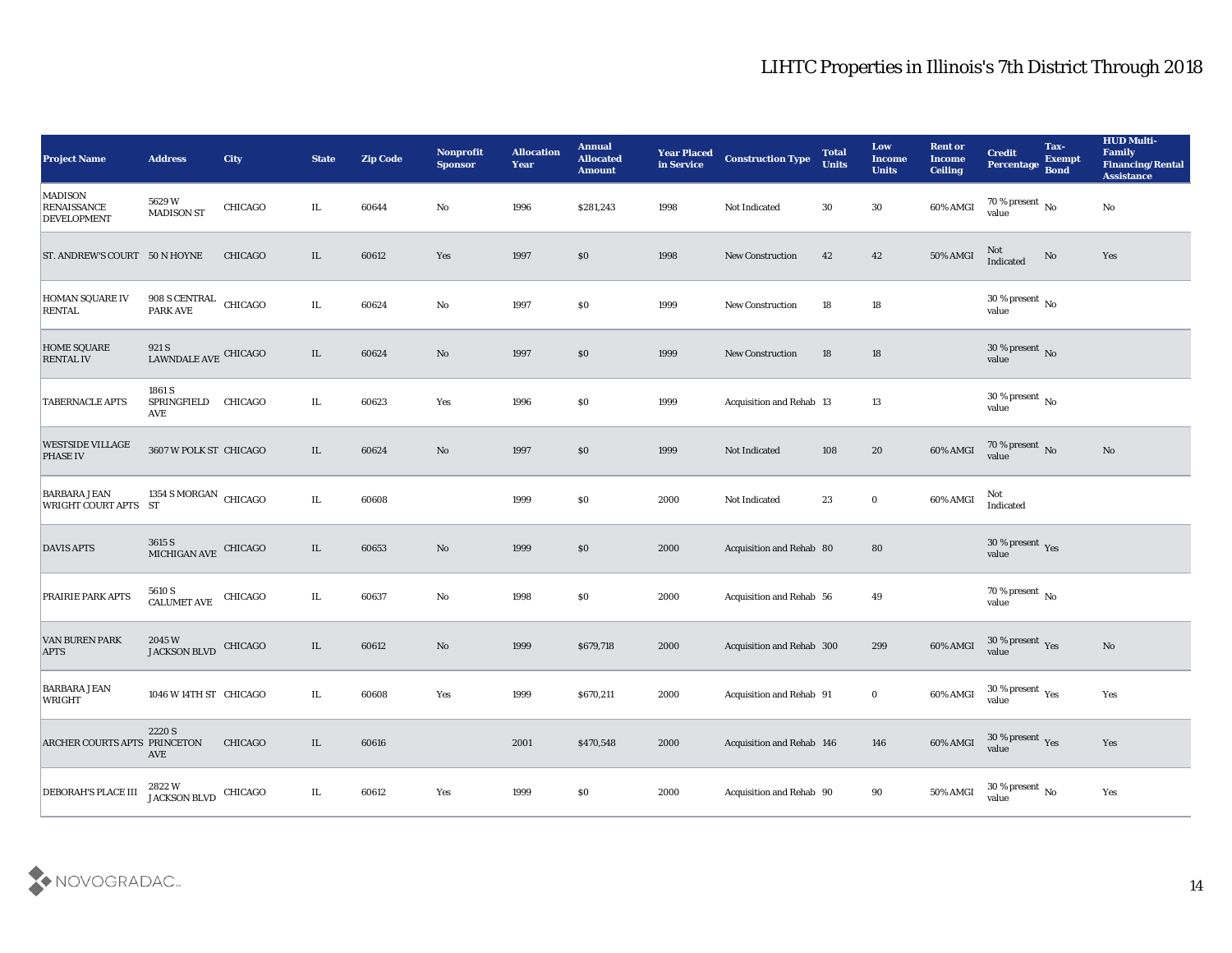| <b>Project Name</b>                                                  | <b>Address</b>                      | City           | <b>State</b> | <b>Zip Code</b> | <b>Nonprofit</b><br><b>Sponsor</b> | <b>Allocation</b><br><b>Year</b> | <b>Annual</b><br><b>Allocated</b><br><b>Amount</b> | <b>Year Placed</b><br>in Service | <b>Construction Type</b>  | <b>Total</b><br><b>Units</b> | Low<br><b>Income</b><br><b>Units</b> | <b>Rent or</b><br><b>Income</b><br><b>Ceiling</b> | <b>Credit</b><br>Percentage               | Tax-<br><b>Exempt</b><br><b>Bond</b> | <b>HUD Multi-</b><br>Family<br><b>Financing/Rental</b><br><b>Assistance</b> |
|----------------------------------------------------------------------|-------------------------------------|----------------|--------------|-----------------|------------------------------------|----------------------------------|----------------------------------------------------|----------------------------------|---------------------------|------------------------------|--------------------------------------|---------------------------------------------------|-------------------------------------------|--------------------------------------|-----------------------------------------------------------------------------|
| PROGRESSIVE SQUARE $_{\rm AVE}^{4746~\rm S}$ WABASH $_{\rm CHICAGO}$ |                                     |                | IL           | 60615           | Yes                                | 1999                             | \$0                                                | 2001                             | <b>New Construction</b>   | 24                           | 24                                   |                                                   | $70\,\%$ present $\,$ No value            |                                      |                                                                             |
| NTV1                                                                 | 1311 N HALSTED CHICAGO<br><b>ST</b> |                | IL.          | 60642-2661      |                                    | Insufficient<br>Data             | $\$0$                                              | 2001                             | Not Indicated             | 348                          | 78                                   |                                                   | Not<br>Indicated                          |                                      |                                                                             |
| HERITAGE WOODS OF 2800 W FULTON CHICAGO<br><b>CHICAGO</b>            | <b>ST</b>                           |                | IL           | 60612           | No                                 | 1999                             | \$0                                                | 2002                             | <b>New Construction</b>   | 110                          | 110                                  | 50% AMGI                                          | $30\,\%$ present $\,$ Yes value           |                                      | No                                                                          |
| NUESTRO HOSAR<br><b>COOPERATIVE</b>                                  | 4101W<br><b>KAMERLING</b><br>AVE    | <b>CHICAGO</b> | IL.          | 60651           | Yes                                | 1999                             | \$271,194                                          | 2002                             | Acquisition and Rehab 31  |                              | 31                                   | 50% AMGI                                          | $70\,\%$ present $\,$ No value            |                                      | $\rm\thinspace No$                                                          |
| IKE SIMS VILLAGE                                                     | 3333 W<br>MAYPOLE AVE               | CHICAGO        | IL           | 60624           | No                                 | 2001                             | \$0                                                | 2002                             | Acquisition and Rehab 200 |                              | 199                                  | 60% AMGI                                          | $30\,\%$ present $\,$ Yes value           |                                      | Yes                                                                         |
| RENAISSANCE CENTER 2800 W.                                           |                                     | <b>CHICAGO</b> | IL.          | 60612           | $\mathbf{No}$                      | 1999                             | \$539,776                                          | 2002                             | New Construction          | 110                          | 110                                  | 60% AMGI                                          | 30 % present<br>value                     |                                      | $\mathbf{N}\mathbf{o}$                                                      |
| RENAISSANCE NORTH                                                    | 535 W. NORTH<br>AVENUE              | CHICAGO        | IL           | 60610           | Yes                                | 2001                             | \$0                                                | 2003                             | <b>New Construction</b>   | 59                           | 59                                   |                                                   | $30\,\%$ present $\,$ Yes value           |                                      |                                                                             |
| <b>SANCTUARY PLACE</b>                                               | 626 N KEDZIE<br><b>AVE</b>          | CHICAGO        | IL           | 60612           | Yes                                | 2001                             | \$0                                                | 2003                             | <b>New Construction</b>   | 69                           | 69                                   |                                                   | $70\,\%$ present $\,$ No value            |                                      |                                                                             |
| <b>ROENTGEN SCHOOL</b><br>(SWITCHING STATION) AVE                    | <b>15 S HOMAN</b>                   | <b>CHICAGO</b> | IL           | 60624           | Yes                                | 2001                             | \$0                                                | 2003                             | Acquisition and Rehab 24  |                              | 24                                   | 60% AMGI                                          | $70$ % present $\,$ No value              |                                      |                                                                             |
| <b>SOUTH PARK PLAZA</b>                                              | 2600 S KING DR CHICAGO              |                | IL.          | 60616           |                                    | 2003                             | \$0                                                | 2003                             | <b>New Construction</b>   | 134                          | 134                                  | 60% AMGI                                          | Not<br>Indicated                          |                                      |                                                                             |
| <b>CHURCHVIEW</b><br><b>SUPPORTIVE LIVING</b>                        | 2626 W 63RD ST CHICAGO              |                | IL           | 60629           | Yes                                | 2003                             | \$0\$                                              | 2003                             | <b>New Construction</b>   | 86                           | 86                                   | 50% AMGI                                          | 70 % present No<br>value                  |                                      | $\rm\thinspace No$                                                          |
| 51ST & KING DRIVE<br><b>APTS</b>                                     | 5049 S KING DR CHICAGO              |                | IL.          | 60615           | Yes                                | 2004                             | \$296,953                                          | 2003                             | Acquisition and Rehab 96  |                              | 92                                   | 60% AMGI                                          | 30 % present $\,\rm \gamma_{es}$<br>value |                                      | Yes                                                                         |
| $51ST +$ KING DRIVE<br><b>APARTMENTS</b>                             | 5049 S KING DR CHICAGO              |                | IL           | 60615           | Yes                                | 2004                             | \$0                                                | 2003                             | Acquisition and Rehab 96  |                              | 92                                   | 60% AMGI                                          | 30 % present Yes<br>value                 |                                      | Yes                                                                         |

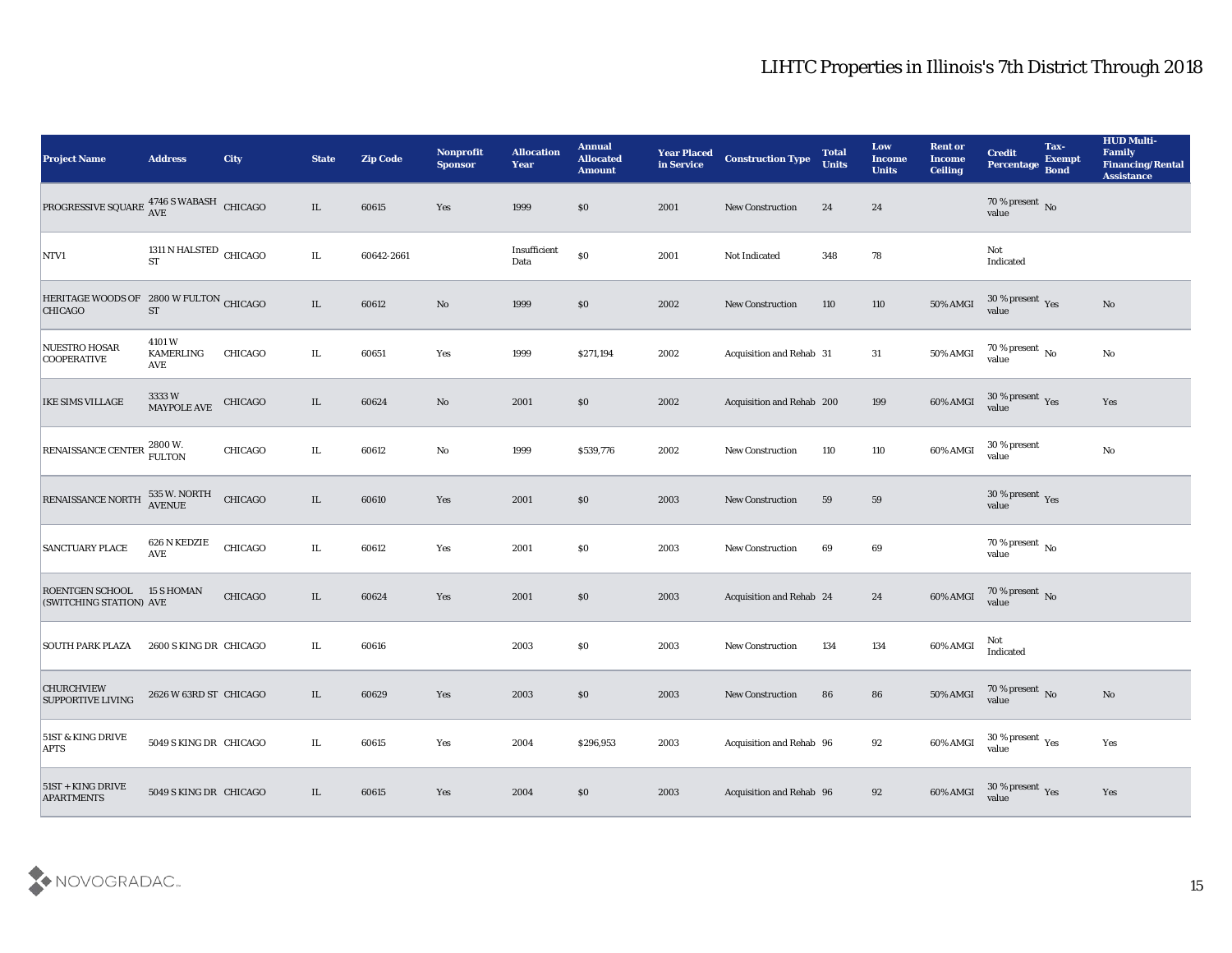| <b>Project Name</b>                                            | <b>Address</b>                                 | City    | <b>State</b> | <b>Zip Code</b> | Nonprofit<br><b>Sponsor</b> | <b>Allocation</b><br><b>Year</b> | <b>Annual</b><br><b>Allocated</b><br><b>Amount</b> | <b>Year Placed</b><br>in Service | <b>Construction Type</b> | <b>Total</b><br><b>Units</b> | Low<br><b>Income</b><br><b>Units</b> | <b>Rent or</b><br><b>Income</b><br><b>Ceiling</b> | <b>Credit</b><br>Percentage Bond      | Tax-<br><b>Exempt</b> | <b>HUD Multi-</b><br>Family<br><b>Financing/Rental</b><br><b>Assistance</b> |
|----------------------------------------------------------------|------------------------------------------------|---------|--------------|-----------------|-----------------------------|----------------------------------|----------------------------------------------------|----------------------------------|--------------------------|------------------------------|--------------------------------------|---------------------------------------------------|---------------------------------------|-----------------------|-----------------------------------------------------------------------------|
| <b>WHEELER HOUSE</b>                                           | 1450 W 69TH ST CHICAGO                         |         | IL           | 60636           | Yes                         | 2001                             | \$0                                                | 2003                             | <b>New Construction</b>  | 89                           | 80                                   |                                                   | $70\,\%$ present $\,$ No value        |                       | No                                                                          |
| <b>SENIOR SUITES OF</b><br><b>WEST HUMBOLDT</b><br>PARK        | 3656 W HURON CHICAGO<br><b>ST</b>              |         | $\rm IL$     | 60624           | No                          | 2003                             | \$744,543                                          | 2004                             | <b>New Construction</b>  | 88                           | $\bf{0}$                             | $60\%$ AMGI                                       | $70\,\%$ present $\,$ No value        |                       | No                                                                          |
| <b>WEST END</b>                                                | 2663W<br><b>MADISON ST</b>                     | CHICAGO | IL           | 60612           | No                          | 2003                             | \$0                                                | 2004                             | <b>New Construction</b>  | 42                           | $32\,$                               | 60% AMGI                                          | Not<br>Indicated                      | No                    | Yes                                                                         |
| <b>INDIANA MANOR</b><br><b>TOWNHOMES</b>                       | 4324 S INDIANA CHICAGO<br>$\operatorname{AVE}$ |         | IL           | 60653           | No                          | 2002                             | \$0                                                | 2004                             | <b>New Construction</b>  | 65                           | $\bf{0}$                             | 60% AMGI                                          | $30\,\%$ present $\,$ Yes value       |                       | Yes                                                                         |
| <b>MAYFAIR APTS</b>                                            | 4832 S<br><b>VINCENNES</b><br>AVE              | CHICAGO | IL           | 60615           | No                          | Insufficient<br>Data             | \$600,000                                          | 2004                             | Acquisition and Rehab 67 |                              | 67                                   | 60% AMGI                                          | $70\,\%$ present $\,$ No value        |                       | No                                                                          |
| <b>WESTHAVEN PARK</b><br><b>APTS IIA</b>                       | 1742 W<br><b>MAYPOLE AVE</b>                   | CHICAGO | IL           | 60612           | No                          | 2002                             | \$1,240,668                                        | 2004                             | <b>New Construction</b>  | 156                          | 120                                  | 60% AMGI                                          | $30\,\%$ present $\,$ Yes value       |                       | No                                                                          |
| <b>HILLIARD HOMES I</b>                                        | 2111 S CLARK ST CHICAGO                        |         | IL.          | 60616-1526      |                             | Insufficient<br>Data             | $\$0$                                              | 2004                             | Not Indicated            | 654                          | 324                                  |                                                   | Not<br>Indicated                      |                       |                                                                             |
| <b>INDIANA MANOR</b><br><b>TOWNHOMES</b>                       | 4324 S INDIANA CHICAGO                         |         | IL           | 60653           |                             | 2004                             | \$0                                                | 2004                             | <b>New Construction</b>  | $6\phantom{.}6$              | 6                                    |                                                   | Not<br>Indicated                      |                       |                                                                             |
| <b>ROCKWELL</b><br><b>GARDENS/WEST END I</b>                   | 2425 W. ADAMS CHICAGO                          |         | IL           | 60612           | No                          | 2003                             | \$0                                                | 2004                             | <b>New Construction</b>  | 42                           | 32                                   |                                                   | 60% AMGI TCEP only No                 |                       | No                                                                          |
| <b>SOUTH LOOP</b><br><b>AFFORDABLE</b><br>HOUSING              | 600 S WABASH<br>$\operatorname{AVE}$           | CHICAGO | $\rm IL$     | 60605           | Yes                         | 2002                             | \$0                                                | 2005                             | <b>New Construction</b>  | 169                          | 169                                  |                                                   | $70\,\%$ present $\,$ No value        |                       |                                                                             |
| <b>PERSHING &amp; STATE</b>                                    | 3845 S STATE ST CHICAGO                        |         | IL           | 60609           |                             | Insufficient<br>Data             | $\$0$                                              | 2005                             | <b>New Construction</b>  | 80                           | 80                                   |                                                   | Not<br>Indicated                      |                       | Yes                                                                         |
| <b>HAROLD</b><br><b>WASHINGTON UNITY</b><br><b>COOPERATIVE</b> | 27 N KEDZIE<br>AVE                             | CHICAGO | IL           | 60612           | Yes                         | 2003                             | \$1,660,975                                        | 2005                             | New Construction         | 87                           | 87                                   | 60% AMGI                                          | $70\,\%$ present $\,$ No value        |                       | Yes                                                                         |
| PERSHING + STATE LP 3845 S STATE ST CHICAGO                    |                                                |         | IL.          | 60609           |                             | Insufficient<br>Data             | $\$0$                                              | 2005                             | New Construction         | 80                           | 80                                   |                                                   | $\operatorname{\bf Not}$<br>Indicated |                       | Yes                                                                         |

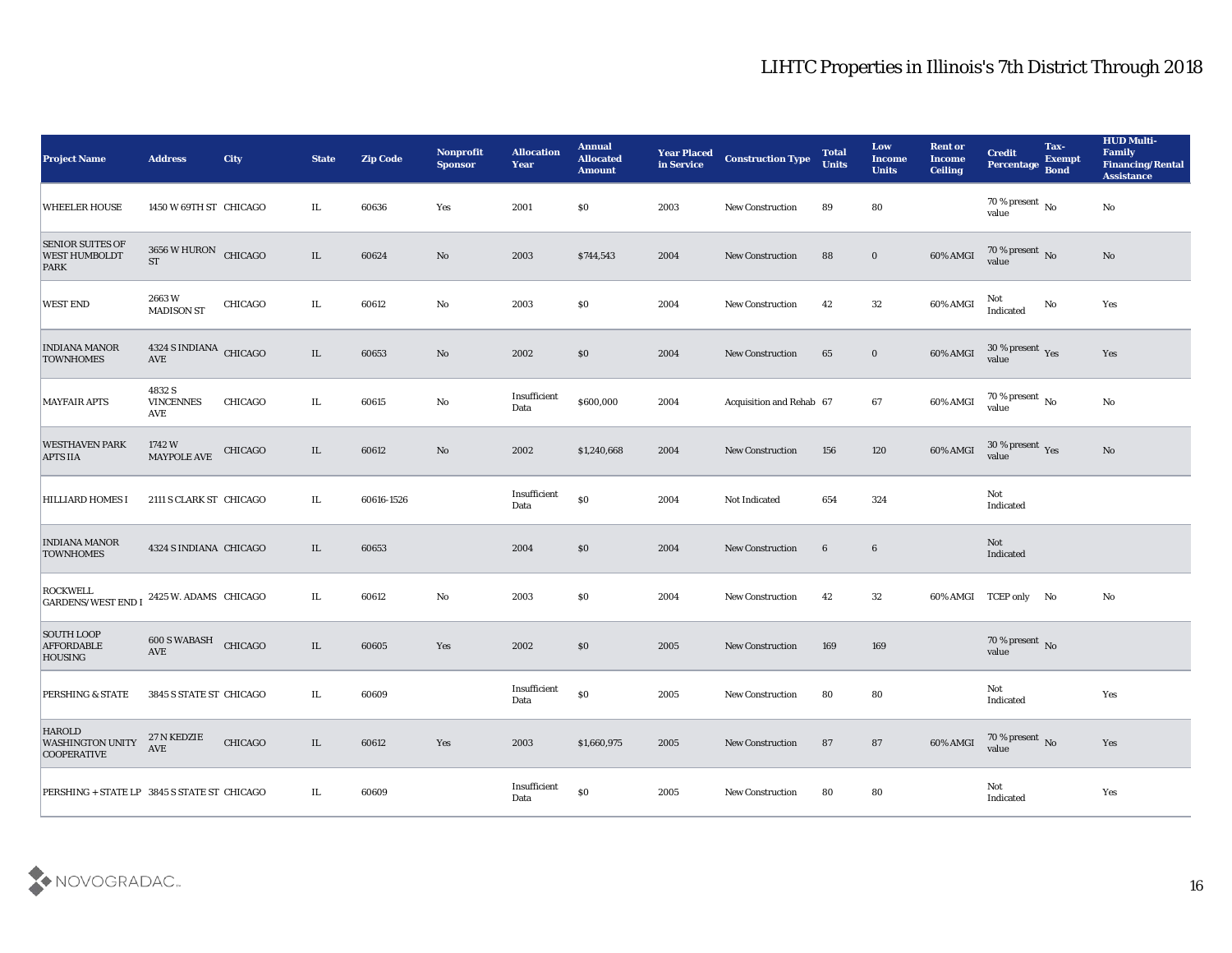| <b>Project Name</b>                                      | <b>Address</b>                                                                         | <b>City</b> | <b>State</b> | <b>Zip Code</b> | Nonprofit<br><b>Sponsor</b> | <b>Allocation</b><br>Year                 | <b>Annual</b><br><b>Allocated</b><br><b>Amount</b> | <b>Year Placed<br/>in Service</b> | <b>Construction Type</b>               | <b>Total</b><br><b>Units</b> | Low<br><b>Income</b><br><b>Units</b> | <b>Rent or</b><br><b>Income</b><br><b>Ceiling</b> | <b>Credit</b><br>Percentage     | Tax-<br><b>Exempt</b><br><b>Bond</b> | <b>HUD Multi-</b><br>Family<br><b>Financing/Rental</b><br><b>Assistance</b> |
|----------------------------------------------------------|----------------------------------------------------------------------------------------|-------------|--------------|-----------------|-----------------------------|-------------------------------------------|----------------------------------------------------|-----------------------------------|----------------------------------------|------------------------------|--------------------------------------|---------------------------------------------------|---------------------------------|--------------------------------------|-----------------------------------------------------------------------------|
| <b>ROOSEVELT TOWER -</b><br>I, LLC                       | 3440 W<br><b>ROSEVELT RD</b>                                                           | CHICAGO     | IL           | 60624           | $\rm\thinspace No$          | Insufficient<br>Data                      | $\$0$                                              | 2005                              | New Construction                       | 126                          | 126                                  |                                                   | Not<br>Indicated                |                                      |                                                                             |
| <b>WEST END 1B</b>                                       | $208$ S WESTERN $\,$ CHICAGO AVE                                                       |             | IL           | 60612           | $\mathbf {No}$              | Insufficient<br>Data                      | \$409,533                                          | 2006                              | New Construction                       | 42                           | 42                                   | 60% AMGI                                          | $70\,\%$ present $\,$ No value  |                                      |                                                                             |
| FC CENTRAL STATION 1251 S<br><b>SENIOR</b>               | MICHIGAN AVE CHICAGO                                                                   |             | IL           | 60605           | $\rm\thinspace No$          | 2004                                      | \$506,675                                          | 2006                              | <b>New Construction</b>                | 91                           | 91                                   | 60% AMGI                                          | $30\,\%$ present $\,$ Yes value |                                      | $\mathbf{N}\mathbf{o}$                                                      |
| <b>WEST END 1B</b>                                       | 2425 W ADAMS<br><b>ST</b>                                                              | CHICAGO     | IL           | 60612           | $\mathbf {No}$              | 2004                                      | \$0                                                | 2006                              | New Construction                       | 92                           | 92                                   | 60% AMGI                                          | Not<br>Indicated                | No                                   | Yes                                                                         |
| <b>PRAISE APTS</b>                                       | $4123\;\mathrm{W}\, \mathrm{C}\mathrm{ER} \mathrm{M} \mathrm{A} \mathrm{K}$ CHICAGO RD |             | $\rm IL$     | 60623           | Yes                         | 2004                                      | \$335,000                                          | 2006                              | Acquisition and Rehab 32               |                              | 32                                   | 60% AMGI                                          | $70\,\%$ present $\,$ No value  |                                      | $\mathbf{N}\mathbf{o}$                                                      |
| <b>MAHALIA PLACE</b>                                     | 116 E 43RD ST                                                                          | CHICAGO     | IL           | 60653           | No                          | 2004                                      | \$2,020,000                                        | 2006                              | <b>New Construction</b>                | 111                          | 98                                   | 60% AMGI                                          | $70\,\%$ present $\,$ No value  |                                      | $\mathbf {No}$                                                              |
| <b>HILLIARD HOMES</b>                                    | 2031 S CLARK ST CHICAGO                                                                |             | IL           | 60616           | $\mathbf{N}\mathbf{o}$      | 2002                                      | \$3,186,473                                        | 2006                              | Both New Construction 654<br>and $A/R$ |                              | 654                                  |                                                   | $30\,\%$ present $\,$ Yes value |                                      |                                                                             |
| <b>WEST HAVEN PARK</b><br><b>TOWER/WHP PHASE</b><br>IIA1 | 100 N<br>HERMITAGE<br>AVE                                                              | CHICAGO     | IL           | 60612           | $\mathbf{No}$               | 2006                                      | \$710,000                                          | 2006                              | <b>New Construction</b>                | 34                           | 34                                   | 60% AMGI                                          | $70\,\%$ present $\,$ No value  |                                      | No                                                                          |
| <b>HILLIARD HOMES II</b>                                 | 30 W CERMAK<br>RD                                                                      | CHICAGO     | $\rm IL$     | 60616-2043      |                             | Insufficient<br>Data                      | $\$0$                                              | 2006                              | Not Indicated                          | 327                          | 326                                  |                                                   | Not<br>Indicated                |                                      |                                                                             |
| 1251 S MICHIGAN                                          | $1251\,\mathrm{S}$ MICHIGAN AVE CHICAGO                                                |             | IL           | 60605-2408      |                             | $\label{lem:inert} In sufficient$<br>Data | \$0                                                | 2006                              | Not Indicated                          | 92                           | 91                                   |                                                   | Not<br>Indicated                |                                      |                                                                             |
| <b>ROCKWELL</b><br><b>GARDENS/JACKSON</b><br>SQUARE      | 2425 W. ADAMS CHICAGO                                                                  |             | IL.          | 60612           | No                          | 2004                                      | $\$0$                                              | 2006                              | <b>New Construction</b>                | 92                           | 92                                   | 60% AMGI                                          | $70$ % present value            |                                      | No                                                                          |
| <b>DEARBORN ROOT-</b><br><b>ROBERT TAYLOR</b>            | 4006 S<br><b>FEDERAL ST</b>                                                            | CHICAGO     | IL           | 60609           | $\rm\thinspace No$          | 2005                                      | \$977,670                                          | 2007                              | <b>New Construction</b>                | 151                          | 151                                  | 60% AMGI                                          | $70\,\%$ present $\,$ No value  |                                      |                                                                             |
| FOUNTAIN VIEW APTS                                       | 3718 W<br>DOUGLAS BLVD CHICAGO                                                         |             | IL           | 60623           | $\mathbf{Yes}$              | 2005                                      | \$513,992                                          | 2007                              | Not Indicated                          | 45                           | 40                                   | 60% AMGI                                          | $70$ % present $\,$ No value    |                                      |                                                                             |

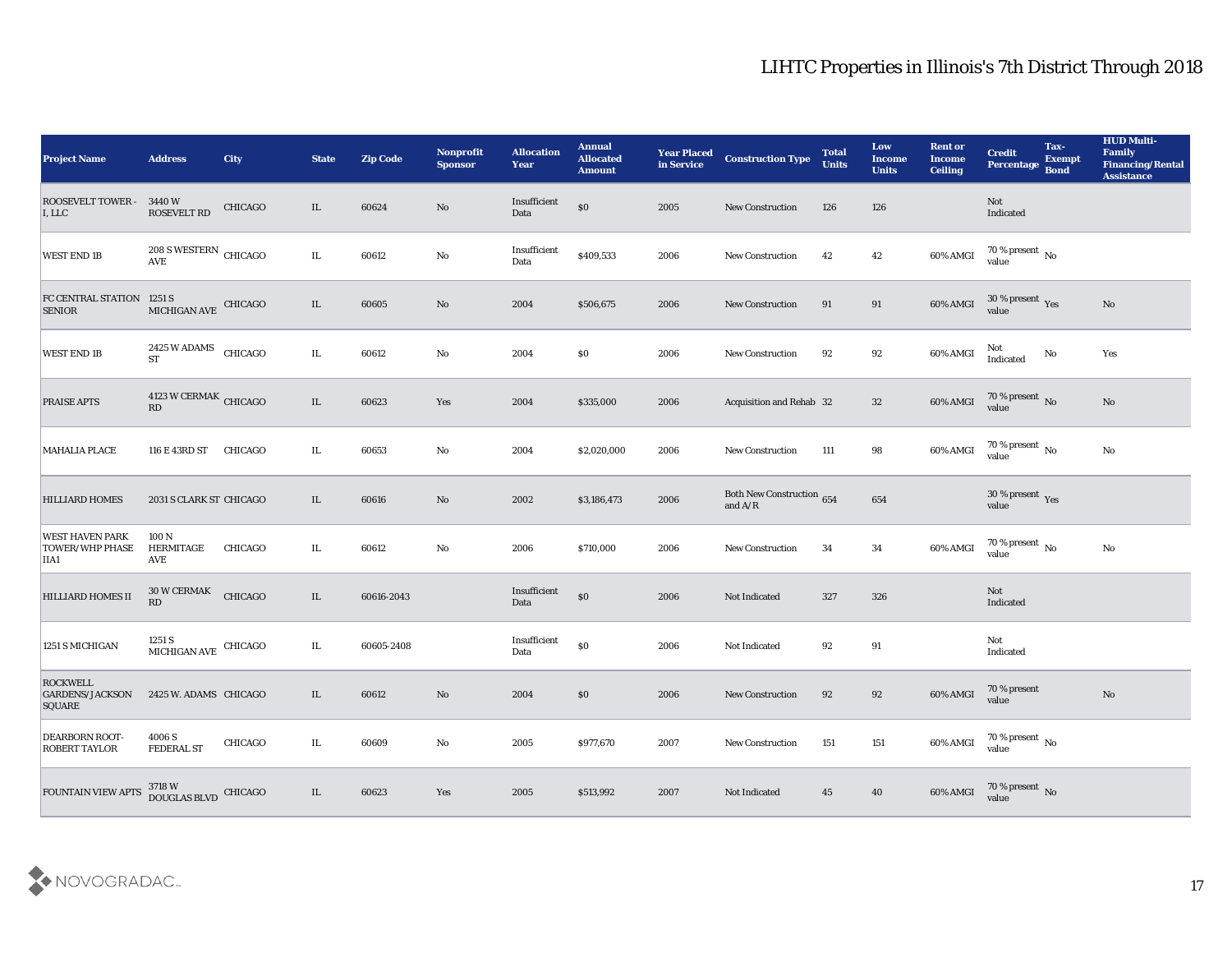| <b>Project Name</b>                              | <b>Address</b>                                                                                                                                                                                            | City           | <b>State</b> | <b>Zip Code</b> | Nonprofit<br><b>Sponsor</b> | <b>Allocation</b><br><b>Year</b> | <b>Annual</b><br><b>Allocated</b><br><b>Amount</b> | <b>Year Placed<br/>in Service</b> | <b>Construction Type</b>  | <b>Total</b><br><b>Units</b> | Low<br><b>Income</b><br><b>Units</b> | <b>Rent or</b><br><b>Income</b><br><b>Ceiling</b> | <b>Credit</b><br><b>Percentage</b>      | Tax-<br><b>Exempt</b><br><b>Bond</b> | <b>HUD Multi-</b><br>Family<br><b>Financing/Rental</b><br><b>Assistance</b> |
|--------------------------------------------------|-----------------------------------------------------------------------------------------------------------------------------------------------------------------------------------------------------------|----------------|--------------|-----------------|-----------------------------|----------------------------------|----------------------------------------------------|-----------------------------------|---------------------------|------------------------------|--------------------------------------|---------------------------------------------------|-----------------------------------------|--------------------------------------|-----------------------------------------------------------------------------|
| <b>HARRISON COURTS</b>                           | 2950W<br><b>HARRISON ST</b>                                                                                                                                                                               | CHICAGO        | IL           | 60612           | No                          | 2005                             | \$941,298                                          | 2007                              | Acquisition and Rehab 123 |                              | 123                                  | 60% AMGI                                          | 30 % present $\,$ No $\,$<br>value      |                                      |                                                                             |
| <b>LOOMIS COURTS</b>                             | 1314 W 15TH ST CHICAGO                                                                                                                                                                                    |                | IL           | 60608           | No                          | 2005                             | \$972,282                                          | 2007                              | Acquisition and Rehab 126 |                              | 124                                  | $60\%$ AMGI                                       | $30\,\%$ present $\,\mathrm{Yes}$ value |                                      | Yes                                                                         |
| <b>WASHINGTON PARK</b><br><b>SRO</b>             | $5000$ S INDIANA $\,$ CHICAGO<br>AVE                                                                                                                                                                      |                | $\rm IL$     | 60615           | Yes                         | 2006                             | \$87,438                                           | 2007                              | Acquisition and Rehab 63  |                              | 63                                   | 60% AMGI                                          | 70 % present $\,$ No $\,$<br>value      |                                      | No                                                                          |
| <b>SCHIFF R</b>                                  | $1244$ N $\,$ CLYBOURN AVE $\,$ CHICAGO $\,$                                                                                                                                                              |                | $\rm IL$     | 60610           | Yes                         | 2007                             | \$690,000                                          | 2007                              | <b>New Construction</b>   | 96                           | ${\bf 96}$                           | $60\%$ AMGI                                       | $70\,\%$ present $\,$ No value          |                                      | Yes                                                                         |
| PARKSIDE 4                                       | 1158 N<br><b>CLEVELAND</b><br>AVE                                                                                                                                                                         | <b>CHICAGO</b> | IL           | 60610-1712      |                             | Insufficient<br>Data             | $\$0$                                              | 2007                              | Not Indicated             | $12\,$                       | $12\,$                               |                                                   | Not<br>Indicated                        |                                      |                                                                             |
| <b>CHARLES A BECKETT</b><br><b>ASSOCIATES LP</b> | 400 E 41ST ST CHICAGO                                                                                                                                                                                     |                | IL           | 60653-3071      |                             | Insufficient<br>Data             | $\$0$                                              | 2007                              | Not Indicated             | 420                          | 403                                  |                                                   | Not<br>Indicated                        |                                      |                                                                             |
| PARK BLVD 1B                                     | 3506 S STATE ST CHICAGO                                                                                                                                                                                   |                | IL           | 60609           |                             | Insufficient<br>Data             | $\$0$                                              | 2008                              | <b>New Construction</b>   | 54                           | 54                                   | 60% AMGI                                          | Not<br>Indicated                        |                                      |                                                                             |
| <b>PARKSIDE</b>                                  | 545 W DIVISION CHICAGO<br><b>ST</b>                                                                                                                                                                       |                | $\rm IL$     | 60610           | No                          | Insufficient<br>Data             | \$1,504,939                                        | 2008                              | New Construction          | 111                          | 83                                   | 60% AMGI                                          | $70\,\%$ present $\,$ No value          |                                      | $\mathbf{N}\mathbf{o}$                                                      |
| HANSBERRY SQUARE 4036 S STATE ST CHICAGO         |                                                                                                                                                                                                           |                | IL           | 60609           | No                          | 2006                             | \$2,497,670                                        | 2008                              | New Construction          | 182                          | 153                                  | 50% AMGI                                          | 70 % present $\,$ No $\,$<br>value      |                                      | No                                                                          |
|                                                  |                                                                                                                                                                                                           |                |              |                 |                             |                                  |                                                    |                                   |                           |                              |                                      |                                                   |                                         |                                      |                                                                             |
| 230 Projects Reported                            |                                                                                                                                                                                                           |                |              |                 |                             |                                  | \$141,858,819                                      |                                   |                           | 20,542                       | 17,028                               |                                                   |                                         |                                      |                                                                             |
|                                                  | Location: Illinois's 7th District (Congressional District, 116th)                                                                                                                                         |                |              |                 |                             |                                  |                                                    |                                   |                           |                              |                                      |                                                   |                                         |                                      |                                                                             |
|                                                  | Note: the values and totals are provided as a reference and the validity of the data cannot be guaranteed. All data should be verified with the HUD website before using it in the decisionmaking process |                |              |                 |                             |                                  |                                                    |                                   |                           |                              |                                      |                                                   |                                         |                                      |                                                                             |